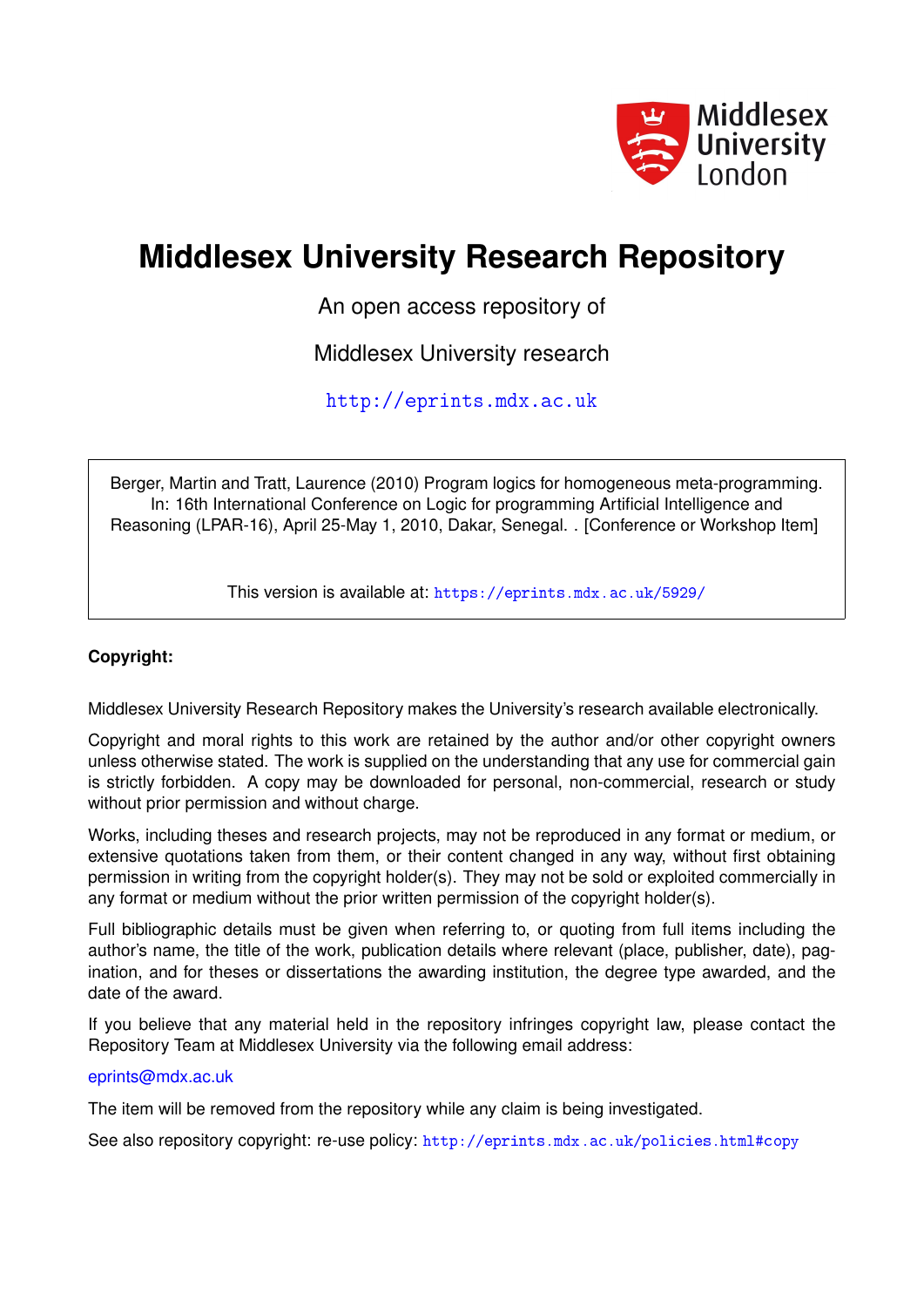## Program Logics for Homogeneous Meta-Programming

Martin Berger<sup>1</sup> Laurence Tratt<sup>2</sup>

<sup>1</sup> University of Sussex <sup>2</sup> Middlesex University

Abstract. A meta-program is a program that generates or manipulates another program; in homogeneous meta-programming, a program may generate new parts of, or manipulate, itself. Meta-programming has been used extensively since macros were introduced to Lisp, yet we have little idea how formally to reason about metaprograms. This paper provides the first program logics for homogeneous metaprogramming – using a variant of MiniML $\downarrow_e$  by Davies and Pfenning as underlying meta-programming language. We show the applicability of our approach by reasoning about example meta-programs from the literature. We also demonstrate that our logics are relatively complete in the sense of Cook, enable the inductive derivation of characteristic formulae, and exactly capture the observational properties induced by the operational semantics.

## 1 Introduction

Meta-programming is the generation or manipulation of programs, or parts of programs, by other programs, i.e. in an algorithmic way. Meta-programming is commonplace, as evidenced by the following examples: compilers, compiler generators, domain specific language hosting, extraction of programs from formal specifications, and refactoring tools.

Many programming languages, going back at least as far as Lisp, have explicit metaprogramming features. These can be classified in various ways such as: generative (program creation), intensional (program analysis), compile-time (happening while programs are compiled), run-time (taking place as part of program execution), heterogeneous (where the system generating or analysing the program is different from the system being generated or analysed), homogeneous (where the systems involved are the same), and lexical (working on simple strings) or syntactical (working on abstract syntax trees). Arguably the most common form of meta-programming is reflection, supported by mainstream languages such as Java, C#, and Python. Web system languages such as PHP use metaprogramming to produce web pages containing JavaScript; JavaScript (in common with some other languages) does meta-programming by dynamically generating strings and then executing them using its eval function. In short, meta-programming is a mainstream activity.

An important type of meta-programming is generative meta-programming, specifically homogeneous meta-programming. The first language to support homogeneous metaprogramming was Lisp with its S-expression based macros; Scheme's macros improve upon Lisp's by being fully hygienic, but are conceptually similar. Perhaps unfortunately, the power of Lisp-based macros was long seen to rest largely on Lisp's minimalistic syntax; it was not until MetaML [17] that a modern, syntactically rich language was shown to be capable of homogeneous meta-programming. Since then, MetaOCaml [18] (a descendant of MetaML), Template Haskell [16] (a pure compile-time meta-programming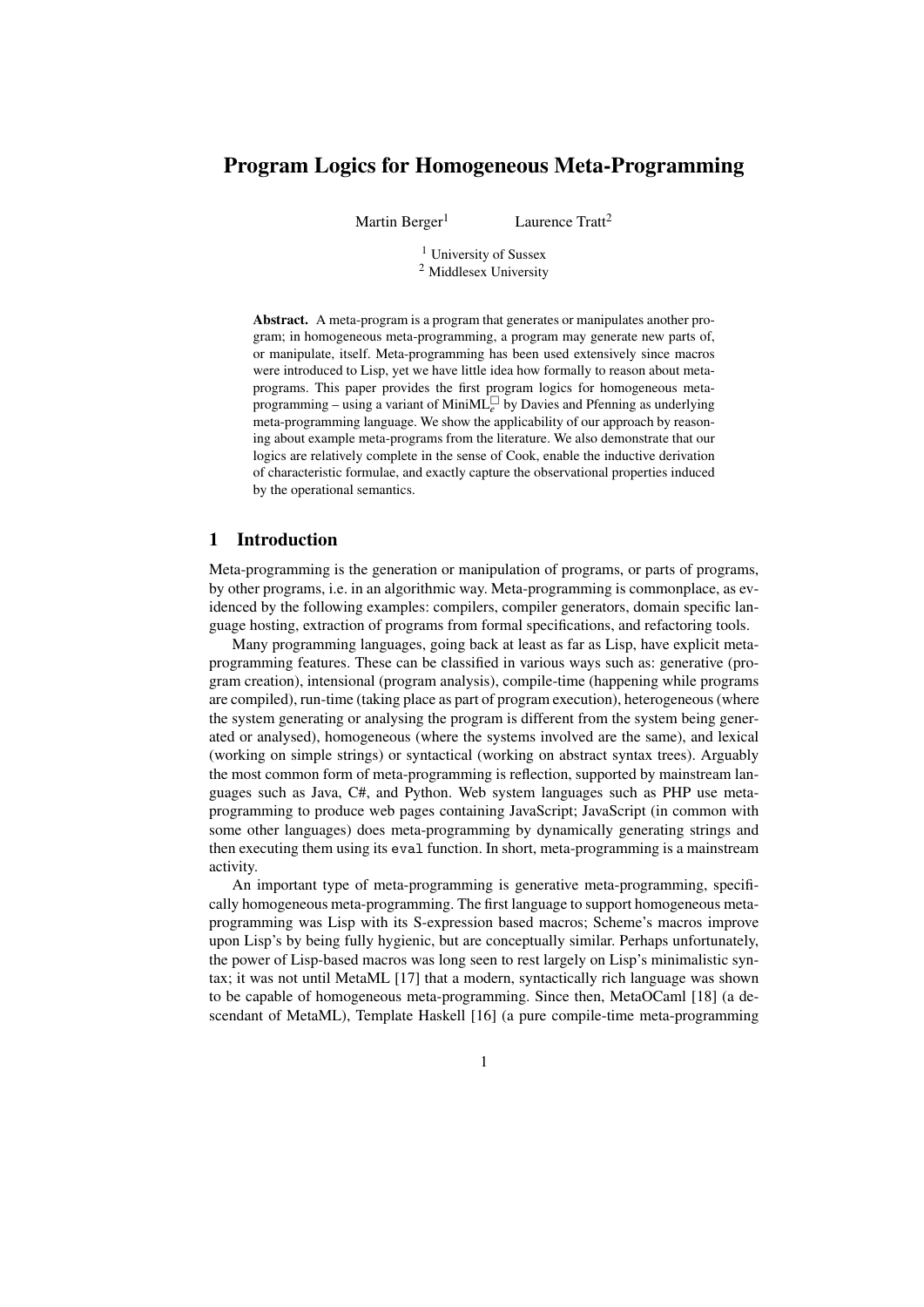language) and Converge [19] (inspired by Template Haskell and adding features for embedding domain specific languages) have shown that a variety of modern programming languages can house homogeneous generative meta-programming, and that this allows powerful, safe programming of a type previously impractical or impossible.

*Meta-Programming & Verification*. The ubiquity of meta-programming demonstrates its importance; by extension, it means that the correctness of much modern software depends on the correct use of meta-programming. Surprisingly, correctness and metaprogramming have received little joint attention. In particular, there seem to be no program logics for meta-programming languages, homogeneous or otherwise. We believe that the following reasons might be partly responsible.

- First, developing logics for non-meta-programming programming languages is already a hard problem, and only recently have satisfactory solutions been found for reasoning about programs with higher-order functions, state, pointers, continuations or concurrency [1, 14, 21]. Since reasoning about meta-programs contains reasoning about normal programs as a special case, program logics for meta-programming are at least as complicated as logics for normal languages.
- Second, it is often possible to side-step the question of meta-programming correctness altogether by considering only the final product of meta-programming. Compilation is an example where the meta-programming machinery is typically much more complex than the end product. Verifying only the output of a meta-programming process is inherently limited, because knowledge garnered from the input to the process cannot be used.
- Finally, static typing of meta-programming is challenging, and still not a fully solved problem. Consequently, most meta-programming languages are at least partly dynamically typed (including MetaOCaml); Template Haskell on the other hand intertwines code generation with type-checking in complicated ways. Logics for such languages are not well understood in the absence of other meta-programming features; moreover, many meta-programming languages have additional features such as capturing substitution, pattern matching of code, and splicing of types, which are largely unexplored theoretically. Heterogeneous meta-programming adds the complication of multi-language verification.

*Contributions*. The present paper is the first in a series investigating the use of program logics for the specification and verification of meta-programming. The aim of the series is to unify and relate all key meta-programming concepts using program logics. One of our goals is to achieve coherency between existing logics for programming languages and their meta-programming extensions (i.e. the former should be special cases of the latter). The contributions of this paper are as follows (all proofs have been omitted in the interests of brevity; they can be found in [4]):

– We provide the first program logic for a generative, homogeneous meta-programming language (PCF<sub>DP</sub>, a variant of Davies and Pfenning's MiniML<sup> $\Box$ </sup> [6], itself an extension of PCF [8]). The logic smoothly generalises previous work on axiomatic semantics for the ML family of languages [1, 2, 9, 11, 12, 21]. The logic is for total correctness (for partial correctness see [4]). A key feature of our logic is that for PCF<sub>DP</sub> programs that don't do meta-programming, i.e. programs in the PCF-fragment,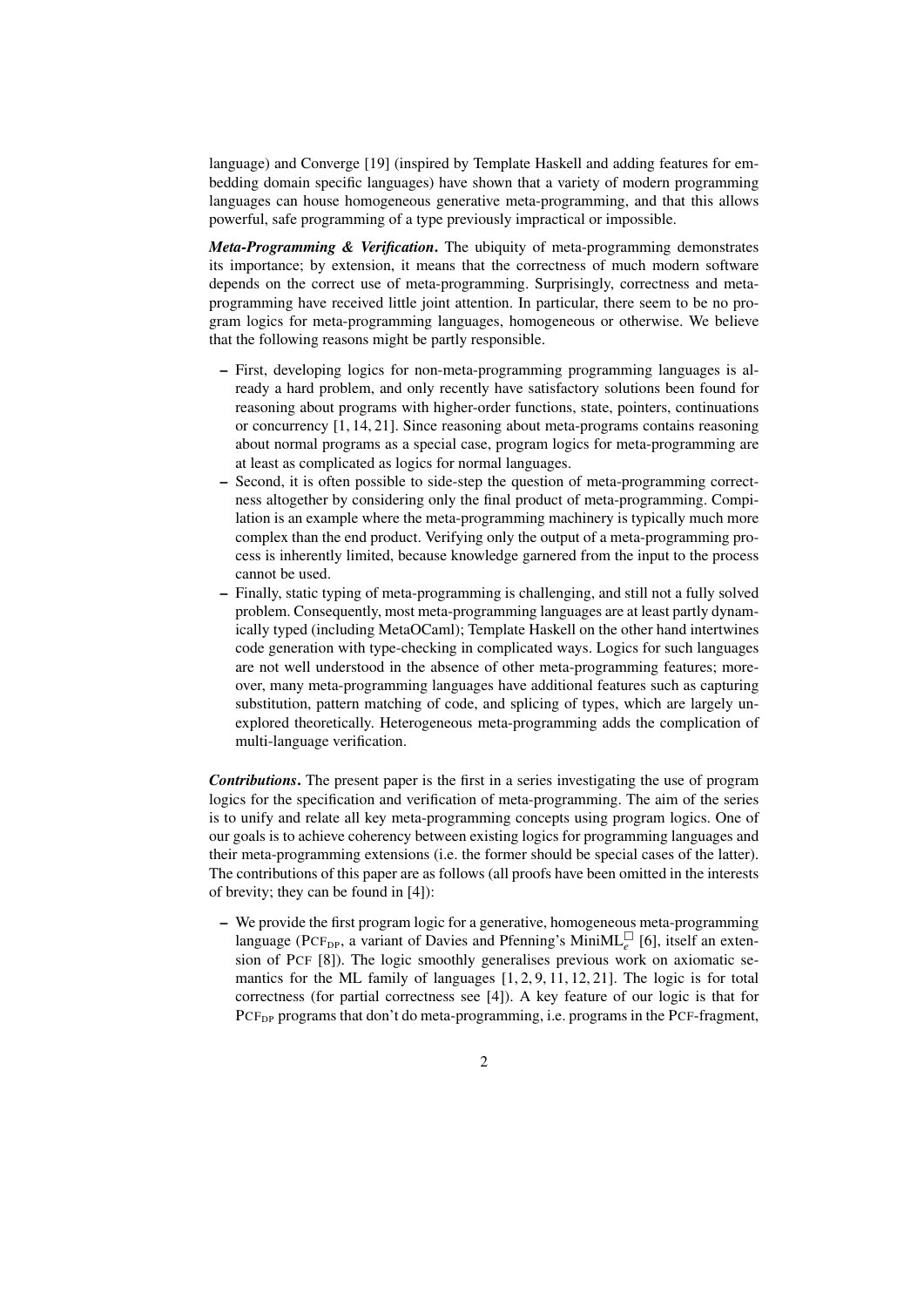reasoning can be done in the simpler logic [9, 11] for PCF. Hence reasoning about meta-programming does not impose an additional burden on reasoning about normal programs.

- We show that our logic is relatively complete in the sense of Cook [5] (Section 5).
- We demonstrate that the axiomatic semantics induced by our logic coincides precisely with the contextual semantics given by the reduction rules of  $PCF<sub>DP</sub>$  (Section 5).
- We present an additional inference system for characteristic formulae which enables, for each program *M*, the inductive derivation of a pair *A*,*B* of formulae which describe completely *M*'s behaviour (descriptive completeness [10], Section 5).

#### 2 The Language

This section introduces  $PCF_{DP}$ , the homogeneous meta-programming language that is the basis of our study.  $PCF_{DP}$  is a meta-programming variant of call-by-value (CBV) PCF [8], extended with the meta-programming features of Mini-ML $_e^{\square}$  [6, Section 3]. From now on we will simply speak of PCF to mean CBV PCF. Mini- $ML_e^{\square}$  was the first typed homogeneous meta-programming language to provide a facility for executing generated code. Typing the execution of generated code is a difficult problem. Mini-ML $_{e}^{\square}$  achieves type-safety with two substantial restrictions:

- Only closed generated code can be executed.
- Variables free in code cannot be λ-abstracted or be recursion variables.

Mini-ML<sup> $\Box$ </sup> was one of the first meta-programming languages with a Curry-Howard correspondence, although this paper does not investigate the connection between program logic and the Curry-Howard correspondence. PCF<sub>DP</sub> is essentially Mini-ML<sup> $\Box$ </sup>, but with a slightly different form of recursion that can be given a moderately simpler logical characterisation. PCF<sub>DP</sub> is an ideal vehicle for our investigation for two reasons. First, it is designed to be a simple, yet non-trivial meta-programming language, having all key features of homogeneous generative meta-programming while removing much of the complexity of real-world languages (for example,  $PCF_{DP}$ 's operational semantics is substantially simpler than that of the MetaML family of languages [17]). Second, it is built on top of PCF, a well-understood idealised programming language with existing program logics [9, 11], which means that we can compare reasoning in the PCF-fragment with reasoning in full PCF<sub>DP</sub>.

PCF<sub>DP</sub> extends PCF with one new type  $\langle \alpha \rangle$  as well as two new term constructors, quasiquotes  $\langle M \rangle$  and an unquote mechanism let  $\langle x \rangle = M$  in *N*. *Quasi-quotes*  $\langle M \rangle$  represent the code of *M*, and allow code fragments to be simply expressed in normal concrete syntax; quasi-quotes also provide additional benefits such as ensuring hygiene. The quasiquotes we use in this paper are subtly different from the abstract syntax trees (ASTs) used in languages like Template Haskell and Converge. In such languages, ASTs are a distinct data type, shadowing the conventional language feature hierarchy. In this paper, if *M* has type  $\alpha$ , then  $\langle M \rangle$  is typed  $\langle \alpha \rangle$ . For example,  $\langle 1 + 7 \rangle$  is the code of the program 1 + 7 of type  $\langle \text{Int} \rangle$ .  $\langle M \rangle$  is a value for all *M* and hence  $\langle 1+7 \rangle$  does not reduce to  $\langle 8 \rangle$ . Extracting code from a quasi-quote is the purpose of the *unquote* let  $\langle x \rangle = M$  in *N*. It evaluates *M* to code  $\langle M' \rangle$ , extracts *M'* from the quasi-quote, names it *x* and makes *M'* available in *N* without reducing  $M'$ . For example

$$
\mathtt{let} \langle x \rangle = (\lambda z. z) \langle 1 + 7 \rangle \mathtt{ in } \langle \lambda n. x^n \rangle
$$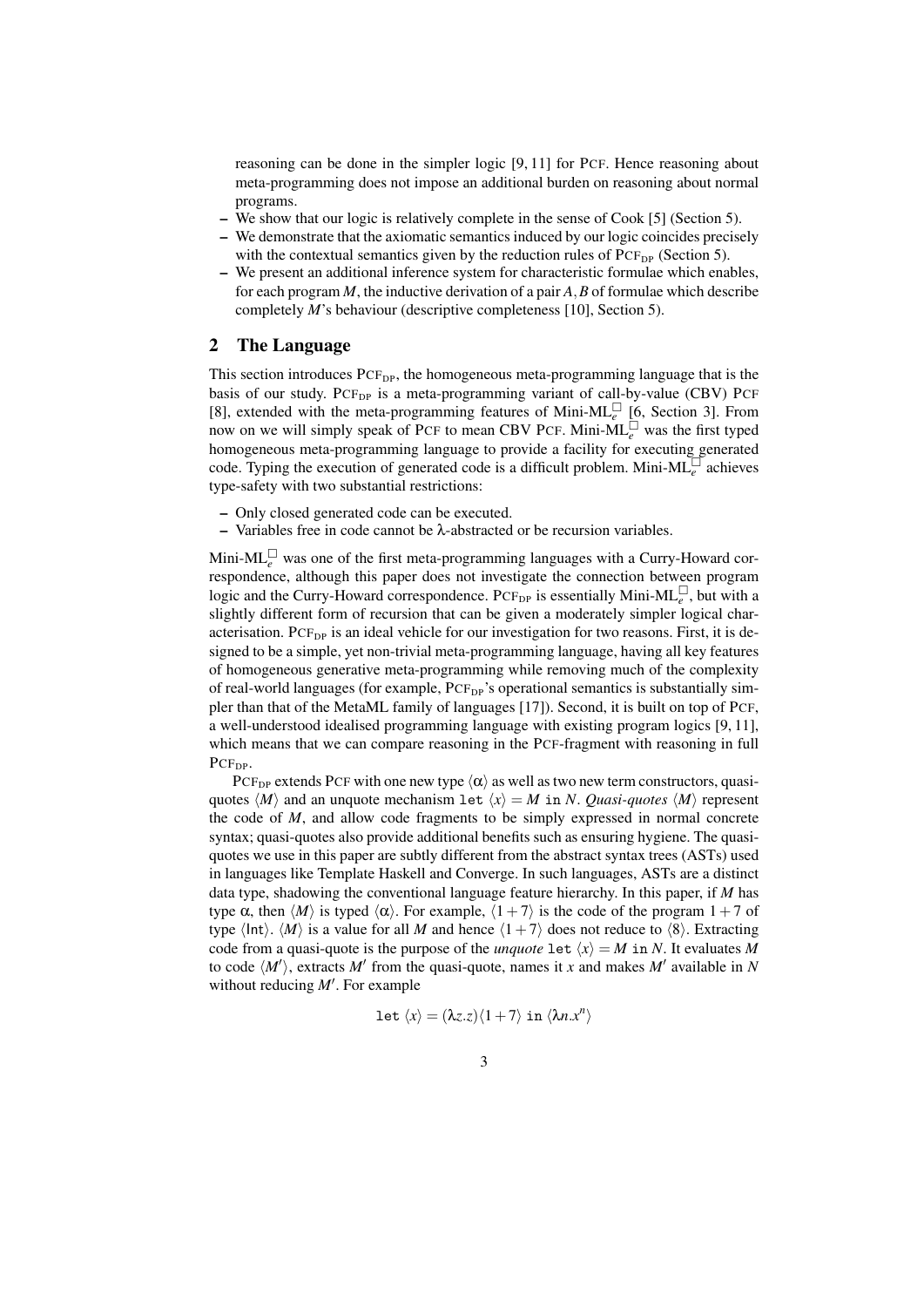first reduces the application to  $\langle 1+7 \rangle$ , then extracts the code from  $\langle 1+7 \rangle$ , names it *x* and makes it available unevaluated to the code  $\langle \lambda n.x^n \rangle$ :

$$
\begin{array}{rcl}\n\text{let } \langle x \rangle = (\lambda z. z) \langle 1 + 7 \rangle \text{ in } \langle \lambda n. x^n \rangle & \rightarrow & \text{let } \langle x \rangle = \langle 1 + 7 \rangle \text{ in } \langle \lambda n. x^n \rangle \\
& \rightarrow & \langle \lambda n. x^n \rangle [1 + 7/x] \\
& = & \langle \lambda n. (1 + 7)^n \rangle\n\end{array}
$$

| $(\Gamma \cup \Delta)(x) = \alpha$<br>$\Gamma: \Delta \vdash x : \alpha$                                                                                                                                                                | $\Gamma, x : \alpha; \Delta \vdash M : \beta$<br>$\Gamma: \Delta \vdash \lambda x^{\alpha}.M : \alpha \rightarrow \beta$ | $\Gamma; \Delta \vdash M : \alpha \rightarrow \beta \quad \Gamma; \Delta \vdash N : \alpha$<br>$\Gamma$ ; $\Delta$ $\vdash$ $MN$ : $\beta$                                                 |  |
|-----------------------------------------------------------------------------------------------------------------------------------------------------------------------------------------------------------------------------------------|--------------------------------------------------------------------------------------------------------------------------|--------------------------------------------------------------------------------------------------------------------------------------------------------------------------------------------|--|
| $\Gamma, f : (\alpha \rightarrow \beta); \Delta \vdash \lambda x^{\alpha}.M : \alpha \rightarrow \beta$<br>$\boxed{\Gamma; \Delta \vdash \mu f^{\alpha \rightarrow \beta} \cdot \lambda x^{\alpha} \cdot M : \alpha \rightarrow \beta}$ |                                                                                                                          | $\frac{\Gamma;\Delta\vdash M:\text{Bool}\quad \Gamma;\Delta\vdash N:\alpha\quad \Gamma;\Delta\vdash N':\alpha}{\Gamma;\Delta\vdash \texttt{if }M\texttt{ then }N\texttt{ else }N':\alpha}$ |  |
| $\frac{\Gamma;\Delta \vdash M:\textsf{Int} \quad \Gamma;\Delta \vdash N:\textsf{Int}}{\Gamma;\Delta \vdash M+N:\textsf{Int}}$                                                                                                           | $\epsilon: \Delta \vdash M : \alpha$<br>$\Gamma; \Delta \vdash \langle M \rangle : \langle \alpha \rangle$               | $\frac{\Gamma;\Delta \vdash M:\langle\alpha\rangle \quad \Gamma;\Delta,x:\alpha\vdash N:\beta}{\Gamma;\Delta \vdash \texttt{let}\ \langle x\rangle = M\texttt{ in }N:\beta}$               |  |
| Fig. 1. Key typing rules for PCF <sub>DP</sub> .                                                                                                                                                                                        |                                                                                                                          |                                                                                                                                                                                            |  |

Not evaluating code after extraction from a quasi-quote is fundamental to meta-programming because it enables the construction of code *other than values* under λ-abstractions. This is different from the usual reduction strategies of CBV-calculi — Section 6 discusses briefly how PCF<sub>DP</sub> might nevertheless be embeddable into PCF. Unquote can also be used to run a meta-program: if *M* evaluates to a quasi-quote  $\langle N \rangle$ , the program let  $\langle x \rangle = M$  in *x* evaluates *M*, extracts *N*, binds *N* to *x* and then runs *x*, i.e. *N*. In this sense,  $PCF_{DP}$ 's unquote mechanism unifies splicing and executing quasi-quoted code, where the MetaML family of languages uses different primitives for these two functions [17].

**Syntax and Types.** We now formalise  $PCF_{DP}$ 's syntax and semantics, assuming a set of variables, ranged over by  $x, y, f, u, m, \ldots$  (for more details see [6, 8]).

- $\alpha$  ::= Unit | Bool | Int |  $\alpha \rightarrow \beta$  |  $\langle \alpha \rangle$
- *V* ::= c | *x* | λ*x*<sup>α</sup>.*M* | *μf*<sup>α→β</sup>.λ*x*<sup>α</sup>.*M* |  $\langle M \rangle$
- $M$  ::= *V* | op $(\tilde{M})$  |  $MN$  | if  $M$  then  $N$  else  $N'$  | let  $\langle x \rangle = M$  in  $N$

Here α ranges over *types*, *V* over *values* and *M* ranges over *programs*. Constants c range over the integers  $0, 1, -1, \ldots$ , booleans t,f, and () of type Unit, op ranges over the usual first-order operators like addition, multiplication, equality, conjunction, negation, comparison, etc., with the restriction that equality is *not* defined on expressions of function type or of type  $\langle \alpha \rangle$ . The recursion operator is *µ f*. $\lambda x.M$ . The *free variables* fv(*M*) of *M* are defined as usual with two new clauses:  $\text{fv}(\langle M \rangle) \stackrel{\text{def}}{=} \text{fv}(M)$  and  $\text{fv}(\text{let } \langle x \rangle = M \text{ in } N) \stackrel{\text{def}}{=}$  $f_V(M) \cup (f_V(N) \setminus \{x\})$ . We write  $\lambda()$ . *M* for  $\lambda x^{Unit}.M$  and let  $x = M$  in *N* for  $(\lambda x.N)M$ , assuming that  $x \notin f_v(M)$  in both cases. A *typing environment*  $(\Gamma, \Delta, ...)$  is a finite map  $x_1 : \alpha_1, \ldots, x_k : \alpha_k$  from variables to types. The *domain* dom(Γ) of Γ is the set  $\{x_1, \ldots, x_n\}$ , assuming that  $\Gamma$  is  $x_1 : \alpha_1, ..., x_n : \alpha_n$ . We also write  $\varepsilon$  for the empty environment. The *typing judgement* is written  $\Gamma$ ;  $\Delta \vdash M$  :  $\alpha$  where we assume that dom( $\Gamma$ )  $\cap$  dom( $\Delta$ ) = 0. We write  $\vdash M : \alpha$  for  $\varepsilon; \varepsilon \vdash M : \alpha$ . We say a term *M* is *closed* if  $\vdash M : \alpha$ . We call  $\Delta$  a *modal context* in  $\Gamma$ ;  $\Delta \vdash M$  :  $\alpha$ . We say a variable *x* is *modal* in  $\Gamma$ ;  $\Delta \vdash M$  :  $\alpha$  if  $x \in \text{dom}(\Delta)$ . Modal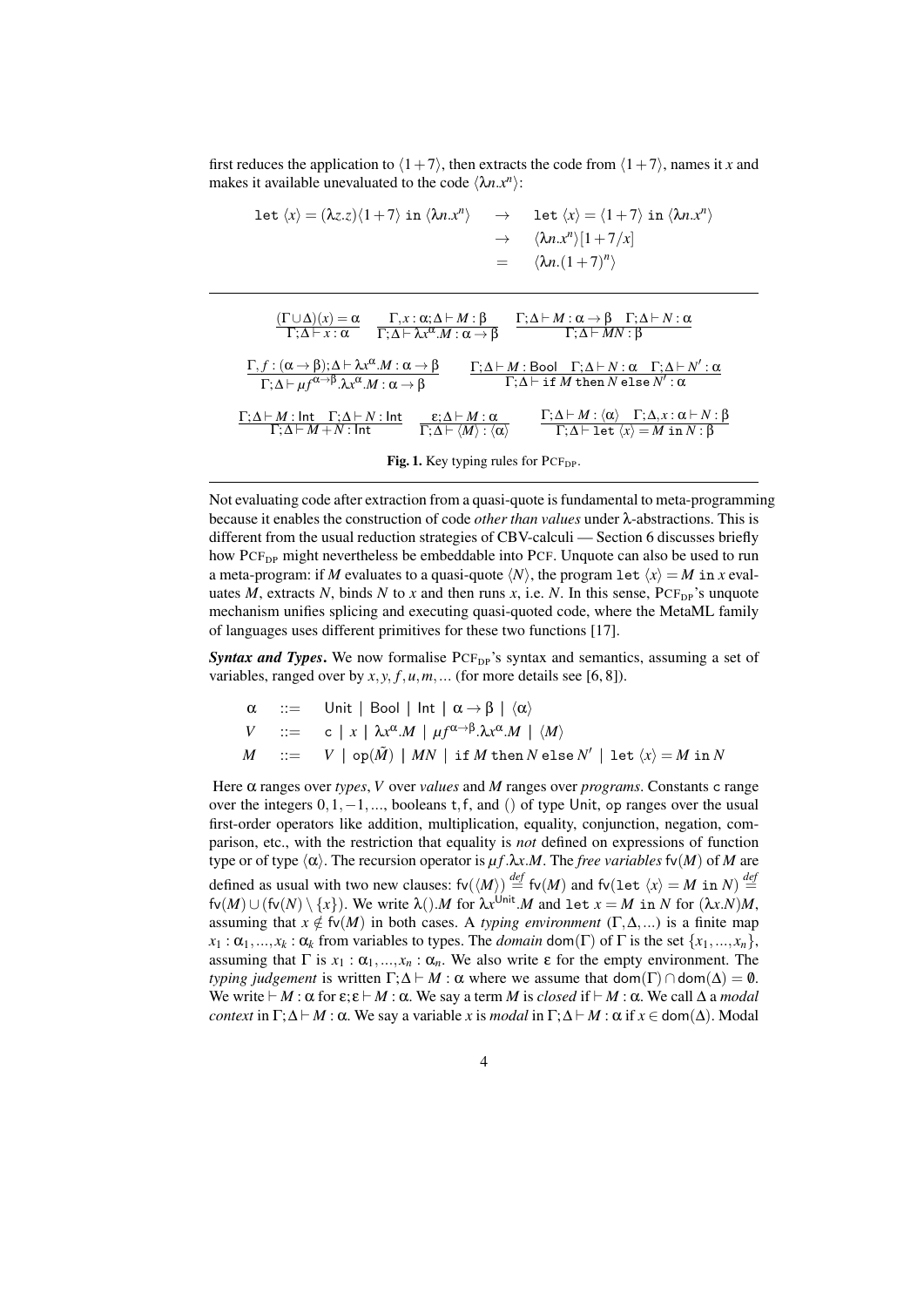variables represent code inside other code, and code to be run. The key type-checking rules are given in Figure 1. Typing for constants and first-order operations is standard.

Noteworthy features of the typing system are that modal variables cannot be λ- or *µ*abstracted, that all free variables in quasi-quotes must be modal, and that modal variables can only be generated by unquotes. [6] gives detailed explanations of this typing system and its relationship to modal logics.

The *reduction relation*  $\rightarrow$  is unchanged from PCF for the PCF-fragment of PCF<sub>DP</sub>, and adapted to PCF<sub>DP</sub> as follows. First we define define *reduction contexts*, by extending those for PCF as follows.

$$
\mathcal{L}[\cdot] \ ::= \ \ldots \ | \ \texttt{let} \ \langle x \rangle = \mathcal{L}[\cdot] \ \texttt{in} \ M
$$

Now → is defined as usual on *closed* terms with one new rule.

$$
\mathtt{let} \langle x \rangle = \langle M \rangle \mathtt{in} \, N \to N[M/x]
$$

We write  $\rightarrow$  for  $\rightarrow$ <sup>\*</sup>. *M*  $\downarrow$  *V* means that *M*  $\rightarrow$  *V* for some value *V*. We write *M*  $\downarrow$  if *M*  $\downarrow$  *V* for some appropriate *V*.

By  $\sqsubseteq_{\Gamma:\Delta:\alpha}$  (usually abbreviated to just  $\sqsubseteq$ ) we denote the usual *typed contextual preconguence*: if  $\Gamma$ ;  $\Delta \vdash M_i$ :  $\alpha$  for  $i = 1, 2$  then:  $M_1 \sqsubseteq_{\Gamma; \Delta; \alpha} M_2$  iff for all closing context  $C[\cdot]$ such that  $\vdash C[M_i]$ : Unit  $(i = 1, 2)$  we have  $C[M_1] \Downarrow$  implies  $C[M_2] \Downarrow$ . We write  $\simeq$  for  $\sqsubseteq \cap \sqsubseteq^{-1}$  and call  $\simeq$  *contextual congruence*. Other forms of congruence are possible. Our choice means that code can only be observed contextually by running it. Hence for example  $\langle M \rangle$  and  $\langle \lambda x.Mx \rangle$  are contextually indistinguishable if  $x \notin f_v(M)$ , as are  $\langle 1 + 2 \rangle$ and  $\langle 3 \rangle$ . This coheres well with the notion of equality in PCF, and facilitates a smooth integration of the logics for  $PCF_{DP}$  with the logics for PCF. Some meta-programming languages are more discriminating, allowing, e.g. printing of code, which can distinguish α-equivalent programs. It is unclear how to design logics for such languages.

*Examples*. We now present classic generative meta-programs in PCF<sub>DP</sub>. We reason about some of these programs in later sections.

The first example is from [6] and shows how generative meta-programming can *stage* computation, which can be used for powerful domain-specific optimisations. As an example, consider staging an exponential function  $λna.a<sup>n</sup>$ . It is generally more efficient to run  $\lambda a.a \times a \times a$  than ( $\lambda na.a^n$ ) 3, because the recursion required in computing  $a^n$  for arbitrary *n* can be avoided. Thus if a program contains many applications (λ*na*.*a n* ) 3, it makes sense to specialise such applications to  $\lambda a.a \times a \times a$ . Meta-programming can be used to generate such specialised code as the following example shows.

power 
$$
\stackrel{def}{=} \mu p.\lambda n.\text{if } n \leq 0 \text{ then } \langle \lambda x.1 \rangle \text{ else let } \langle q \rangle = p(n-1) \text{ in } \langle \lambda x. x \times (q x) \rangle
$$

 $\overline{d}$ 

This function has type  $\vdash$  power : Int  $\rightarrow$   $\langle$  Int  $\rangle$  Int). This type says that power takes an integer and returns code. That code, when run, is a function from integers to integers. More efficient specialisers are possible. This program can be used as follows.

$$
power 2 \rightarrow \langle \lambda a.a \times ((\lambda b.b \times ((\lambda c.1)b))a) \rangle
$$

The next example is *lifting* [6], which plays a vital role in meta-programming. Call a type  $\alpha$  *basic* if it does not contain the function space constructor, i.e. if it has no subterms of the form  $\beta \rightarrow \beta'$ . The purpose of lifting is to take an arbitrary value *V* of basic type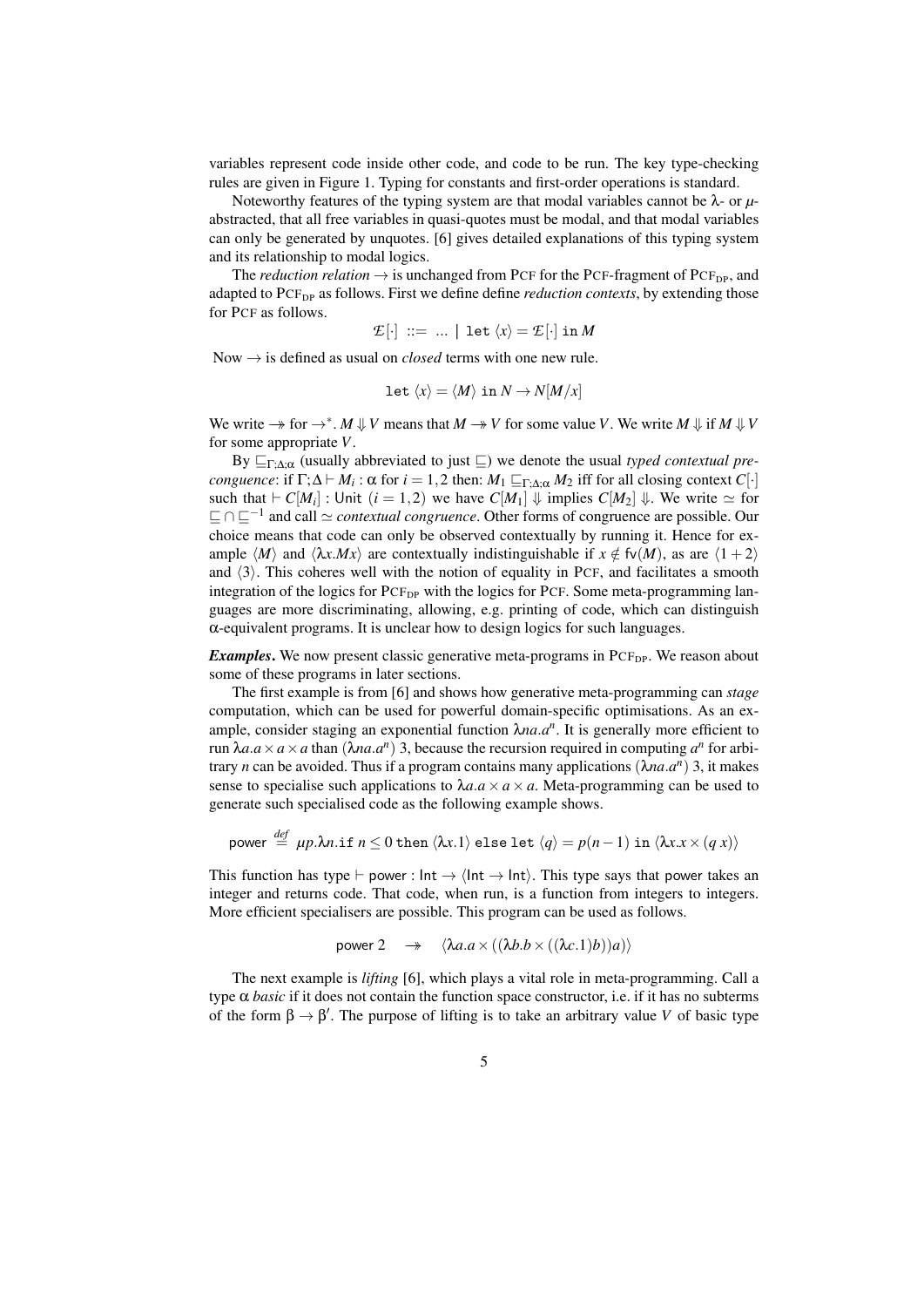$\alpha$ , and convert (lift) it to code  $\langle V \rangle$  of type  $\langle \alpha \rangle$ . Note that we cannot simply write  $\lambda x.\langle x \rangle$ because modal variables (i.e. variables free in code) cannot be  $\lambda$ -abstracted. For  $\alpha = \text{Int}$ the function is defined as follows:

$$
\text{lift}_{\text{Int}} \quad \stackrel{def}{=} \quad \text{µg}.\lambda n^{\text{Int}}.\text{if } n \leq 0 \text{ then } \langle 0 \rangle \text{ else let } \langle x \rangle = g(n-1) \text{ in } \langle x+1 \rangle.
$$

Note that lift<sub>Int</sub> 3 evaluates to  $(0+1+1+1)$ , not  $\langle 3 \rangle$ . In more expressive meta-programming languages such as Converge the corresponding program would evaluate to  $\langle 3 \rangle$ , which is more efficient, although  $(0+1+1+1)$  and  $\langle 3 \rangle$  are observationally indistinguishable.

Lifting easily extended to Unit and Bool, but not to function types. For basic types  $\langle \alpha \rangle$  we can use the following definition:

$$
\mathsf{lift}_{\langle \alpha \rangle} \stackrel{\textit{def}}{=} \lambda x^{\langle \alpha \rangle}.\mathtt{let} \langle a \rangle = x \mathtt{in} \langle \langle a \rangle \rangle
$$

PCF<sub>DP</sub> can implement a function of type  $\langle \alpha \rangle \rightarrow \alpha$  for running code [6]:

eval 
$$
\stackrel{def}{=} \lambda x^{\langle \alpha \rangle}
$$
.  
Let  $\langle y \rangle = x$  in y.

#### 3 A Logic for Total Correctness

This section defines the syntax and semantics of the logic. Our logic is a Hoare logic with pre- and post-conditions in the tradition of logics for ML-like languages [1, 2, 11, 12]. *Expressions*, ranged over by  $e, e', \ldots$  and *formulae*  $A, B, \ldots$  of the logic are given by the grammar below, using the types and variables of PCF.

 $e$  ::= c | *x* | op( $\tilde{e}$ ) *A* ::=  $e = e' \mid \neg A \mid A \wedge B \mid \forall x^{\alpha}.A \mid u \bullet e = m\{A\} \mid u = \langle m \rangle \{A\}$ 

The logical language is based on standard first-order logic with equality. Other quantifiers and propositional connectives like  $\supset$  (implication) are defined by de Morgan duality. Quantifiers range over values of appropriate type. Constants c and operations op are those of Section 2.

The proposed logic extends the logic for PCF of [9–11] with a new *code evaluation* primitive  $u = \langle m \rangle$  { $A$ }. It says that *u*, which must be of type  $\langle \alpha \rangle$ , denotes (up to contextual congruence) a quasi-quoted program  $\langle M \rangle$ , such that whenever *M* is executed, it converges to a value; if that value is denoted by *m* then *A* makes a true statement about that value. We recall from [9–11] that  $u \bullet e = m\{A\}$  says that (assuming *u* has function type) *u* denotes a function, which, when fed with the value denoted by *e*, terminates and yields another value. If we name this latter value *m*, *A* holds. We call the variable *m* in  $u \bullet e = m\{A\}$  and  $u = \langle m \rangle$  { $A$ } an *anchor*. The anchor is a bound variable with scope *A*. The *free variables* of *e* and *A*, written  $fv(e)$  and  $fv(A)$ , respectively, are defined as usual noting that  $fv(u =$  $\langle m \rangle$ {*A*})  $\stackrel{def}{=}$  (fv(*A*) \ {*m*})  $\cup$  {*u*}. We use the following abbreviations: *A*<sup>-*x*</sup> indicates that  $x \notin \text{fv}(A)$  while  $e \Downarrow$  means  $\exists x^{\alpha}. e = x$ , assuming that *e* has type  $\alpha$ . We let  $m = \langle e \rangle$  be short for  $m = \langle x \rangle \{x = e\}$  where *x* is fresh,  $m \bullet e = e'$  abbreviates  $m \bullet e = x\{x = e'\}$  where *x* is fresh. We often omit typing annotations in expressions and formulae.

*Judgements* (for total correctness) are of the form  $\{A\}$  *M* :<sub>*m*</sub>  $\{B\}$ . The variable *m* is the *anchor* of the judgement, is a bound variable with scope *B*, and not modal. The judgement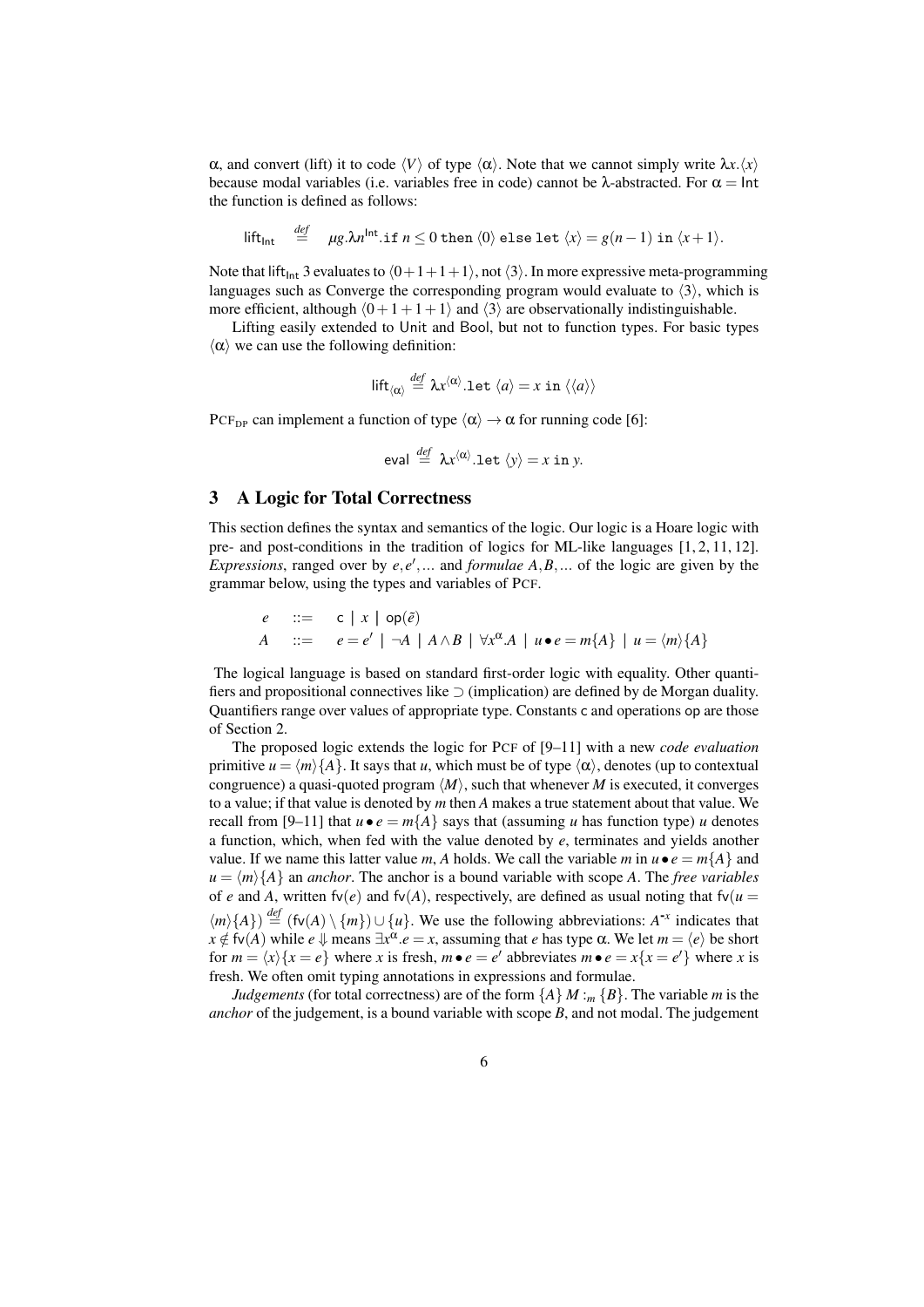is to be understood as follows: if *A* holds, then *M* terminates to a value, and if we denote that value *m*, then *B* holds. If a variable *x* occurs freely in *A* or in *B*, but not in *M*, then *x* is an *auxiliary variable* of the judgement  $\{A\}$  *M* :<sub>*m*</sub>  $\{B\}$ . With environments as in Section 2, the *typing judgements* for expressions and formulae are  $\Gamma$ ;  $\Delta \vdash e : \alpha$  and  $\Gamma$ ;  $\Delta \vdash A$ , respectively. The typing rules are given in Appendix A, together with the typing of judgements. The anchor in  $u = \langle m \rangle{A}$  is modal, while it is not modal in  $u \bullet e = m{A}$ .

The logic has the following noteworthy features. (1) Quantification is not directly available on modal variables. (2) Equality is possible between modal and non-modal variables. The restriction on quantification makes the logic weaker for modal variables than first-order logic. Note that if *x* is modal in *A* we can form  $\forall y$ . ( $x = y \supset A$ ), using an equation between a modal and a non-modal variable. Quantification over all variables is easily defined by extending the grammar with a *modal quantifier* which ranges over arbitrary programs, not just values:

$$
A \quad ::= \quad ... \mid \forall x^{\Box \alpha} A
$$

For  $\forall x^{\Box \alpha}$ . *A* to be well-formed, *x* must be modal and of type  $\alpha$  in *A*. The existential modal quantifier is given by de Morgan duality. Modal quantification is used only in the metalogical results of Section 5. We sometimes drop type annotations in quantifiers, e.g. writing ∀*x*.*A*. This shorthand will *never* be used for modal quantifiers. We abbreviate modal quantification to ∀*x* .*A*. *From now on, we assume all occurring programs, expressions, formulae and judgements to be well-typed.*

*Examples of Assertions & Judgements*. We continue with a few simple examples to motivate the use of our logic.

- The assertion  $m = \langle 3 \rangle$ , which is short for  $m = \langle x \rangle \{x = 3\}$  says that *m* denotes code which, when executed, will evaluate to 3. It can be used to assert on the program  $\langle 1+2 \rangle$  as follows:  $\{T\}$   $\langle 1+2 \rangle$  :*m*  $\{m = \langle 3 \rangle\}$
- Let  $\Omega_{\alpha}$  be a non-terminating program of type  $\alpha$  (we usually drop the type subscript). When we quasi-quote  $\Omega$ , the judgement  $\{T\} \langle \Omega \rangle :_m \{T\}$  says (*qua* precondition) that  $\langle \Omega \rangle$  is a terminating program. Indeed, that is the strongest statement we can make about  $\langle \Omega \rangle$  in a logic for total correctness.
- The assertion  $\forall x^{\text{Int}} \cdot m \bullet x = y\{y = \langle x \rangle\}$  says that *m* denotes a terminating function which receives an integer and returns code which evaluates to that integer. Later we use this assertion when reasoning about lift $_{Int}$  which has the following specification.

$$
\{\mathsf{T}\}\,\text{lift}_{\text{Int}}:_{u}\{\forall n.n\geq 0\supset u\bullet n=m\{m=\langle n\rangle\}\}
$$

- $A_u \stackrel{def}{=} \forall n^{\text{Int}} \geq 0. \exists f^{\text{Int}\rightarrow\text{Int}}.(u \cdot n = \langle f \rangle \land \forall x^{\text{Int}}. f \cdot x = x^n)$  says that *u* denotes a function which receives an integer *n* as argument, to return code which when evaluated and fed another integer *x*, computes the power  $x^n$ , provided  $n \geq 0$ . We can show that  $\{\top\}$  power :<sub>*u*</sub>  $\{A_u\}$  and  $\{A_u\}$  *u* 7 :*r*  $\{r = \langle f \rangle \{\forall x . f \bullet x = x^7\} \}.$
- − The formula  $\forall x^{(\alpha)}y^{\alpha}$ .  $(x = \langle y \rangle \supset u \bullet x = y)$  can be used to specify the evaluation function from Section 2: {T} eval :<sub>*u*</sub> { $\forall x^{(\alpha)}y^{\alpha}.(x = \langle y \rangle \supset u \bullet x = y)$ }

*Models and the Satisfaction Relation*. This section formally presents the semantics of our logic. We begin with the notion of model. The key difference from the models of [11] is that modal variables denote possibly non-terminating programs.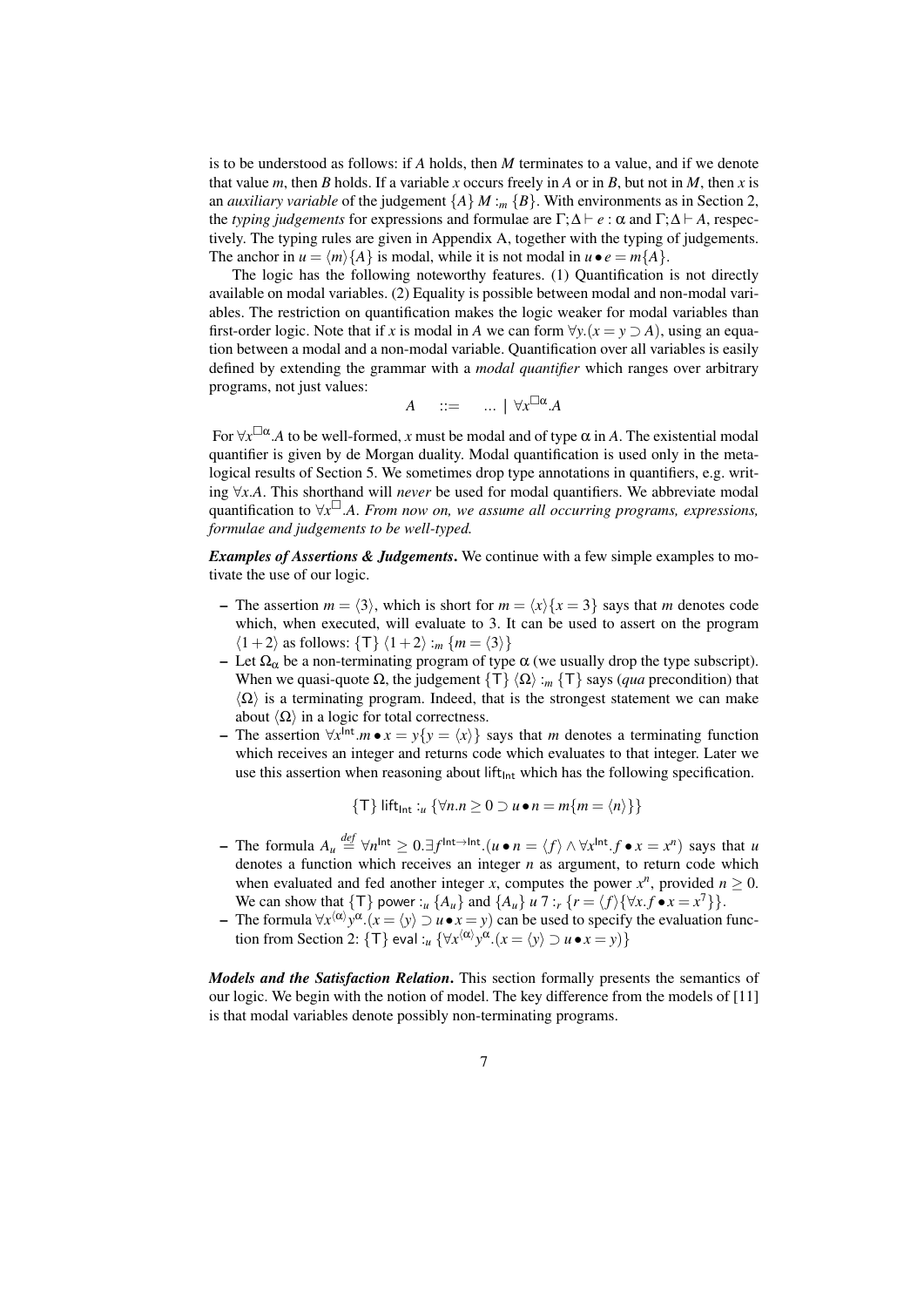| (e1)  | $x \bullet y = z \{A\} \land x \bullet y = z \{B\}$      | $\equiv$  | $x \bullet y = z \{A \land B\}$                  |                             |
|-------|----------------------------------------------------------|-----------|--------------------------------------------------|-----------------------------|
| (e2)  | $x \bullet y = z \{\neg A\}$                             | $\supset$ | $\neg x \bullet y = z{A}$                        |                             |
| (e3)  | $x \bullet y = z \{A\} \land \neg x \bullet y = z \{B\}$ | $\equiv$  | $x \bullet y = z \{ A \land \neg B \}$           |                             |
| (e4)  | $x \bullet y = z \{A \land B\}$                          | $\equiv$  | $A \wedge x \bullet y = z \{B\}$                 | $z \notin \mathsf{fv}(A)$   |
| (e5)  | $x \bullet y = z \{ \forall a^{\alpha}.A \}$             |           | $\equiv \forall a^{\alpha}.x \bullet y = z\{A\}$ | $a \neq x, y, z$            |
| (e6)  | $(A \supset B) \wedge x \bullet y = z \{A\}$             | $\supset$ | $x \bullet y = z \{B\}$                          | $z \notin \mathsf{fv}(A,B)$ |
| (ext) | $x = y$                                                  |           | $\equiv$ Ext $(xy)$                              |                             |

Fig. 2. Key total correctness axioms for  $PCF_{DP}$ .

Let Γ, Δ be two contexts with disjoint domains (the idea is that  $\Delta$  is modal while Γ is not). A *model* of type Γ;∆ is a pair (ξ,σ) where ξ is a map from dom(Γ) to closed *values* such that  $\vdash \xi(x) : \Gamma(x)$ ;  $\sigma$  is a map from dom( $\Delta$ ) to closed *programs*  $\vdash \sigma(x) : \Delta(x)$ . We also write  $(\xi, \sigma)^{\Gamma, \Delta}$  to indicate that  $(\xi, \sigma)$  is a model of type  $\Gamma, \Delta$ . We write  $\xi \cdot x : V$  for ξ∪{(*x*,*V*)} assuming that *x* ∉ dom(ξ), and likewise for σ·*x* : *VM*. We can now present the semantics of expressions. Let  $\Gamma$ ;  $\Delta \vdash e : \alpha$  and assume that  $(\xi, \sigma)$  is a  $\Gamma$ ;  $\Delta$ -model, we define  $[[e]]_{(\xi,\sigma)}$  by the following inductive clauses.  $[[c]]_{(\xi,\sigma)} \stackrel{def}{=} c$ ,  $[[op(\tilde{e})]]_{(\xi,\sigma)} \stackrel{def}{=} op([\tilde{e}]]_{(\xi,\sigma)}$ ,  $[[x]]_{(\xi,\sigma)} \stackrel{def}{=} (\xi \cup \sigma)(x)$ . The satisfaction relation for formulae has the following shape. Let  $\Gamma$ ; $\Delta$   $\vdash$  *A* and assume that (ξ, σ) is a Γ;  $\Delta$ -model. We define (ξ, σ)  $\models$  *A* as usual with two extensions.

 $(\xi, \sigma) \models e = e'$  iff  $[[e]]_{(\xi, \sigma)} \simeq [[e']]_{(\xi, \sigma)}.$  $-$  (ξ,σ)  $\models \neg A$  iff (ξ,σ)  $\not\models A$ .  $(\xi, \sigma) \models A \land B$  iff  $(\xi, \sigma) \models A$  and  $(\xi, \sigma) \models B$ .  $-$  (ξ,σ)  $\models$   $\forall$ *x*<sup>α</sup>.*A* iff for all closed values *V* of type α: (ξ⋅*x* : *V*,σ)  $\models$  *A*.  $(- (\xi, \sigma) \models u \bullet e = x\{A\} \text{ iff } (\llbracket u \rrbracket_{(\xi, \sigma)} [\llbracket e \rrbracket_{(\xi, \sigma)}) \Downarrow V \text{ and } (\xi \cdot x : V, \sigma) \models A.$  $(\xi, \sigma) \models u = \langle m \rangle \{A\}$  iff  $[[u]]_{(\xi, \sigma)} \Downarrow \langle M \rangle$ ,  $M \Downarrow V$  and  $(\xi, \sigma \cdot m : V) \models A$ .

To define the semantics of judgements, we need to say what it means to apply a model  $(ξ, σ)$  to a program *M*, written *M*(ξ, σ). That is defined as usual, e.g.  $x(ξ, σ) \stackrel{def}{=} (ξ ∪ σ)(x)$ and  $(MN)(\xi, \sigma) \stackrel{def}{=} M(\xi, \sigma)N(\xi, \sigma)$ .

The *satisfaction relation*  $\models {A} \land M :_{m} {B}$  is given next. Let  $\Gamma; \Delta; \alpha \vdash {A} \land M :_{m} {B}$ . Then

$$
\models \{A\} \ M :_{m} \{B\} \quad \text{iff} \quad \forall (\xi, \sigma)^{\Gamma, \Delta}.(\xi, \sigma) \models A \supset \exists V. (M(\xi, \sigma) \Downarrow V \ \wedge (\xi \cdot m : V, \sigma) \models B).
$$

This is the standard notion of total correctness, adapted to the present logic.

*Axioms*. This section introduces the key axioms of the logic. All axioms of [9–11] remain valid. We add axioms for  $x = \langle y \rangle \{A\}$ . Tacitly, we assume typability of all axioms. Some key axioms are given in Figure 2, more precisely, the axioms are the universal closure of the formulae presented in Figure 2. The presentation of axioms uses the following abbreviation: Ext<sub>q</sub>(xy) stands for  $\forall a.(x = \langle z \rangle \{z = a\} \equiv y = \langle z \rangle \{z = a\}).$ 

Axiom (*q*1) says that if the quasi-quote denoted by *x* makes *A* true (assuming the program in that quasi-quote is denoted by *y*), and in the same way makes *B* true, then it also makes *A*∧*B* true, and vice versa. Axiom (*q*2) says that if the quasi-quote denoted by *x* contains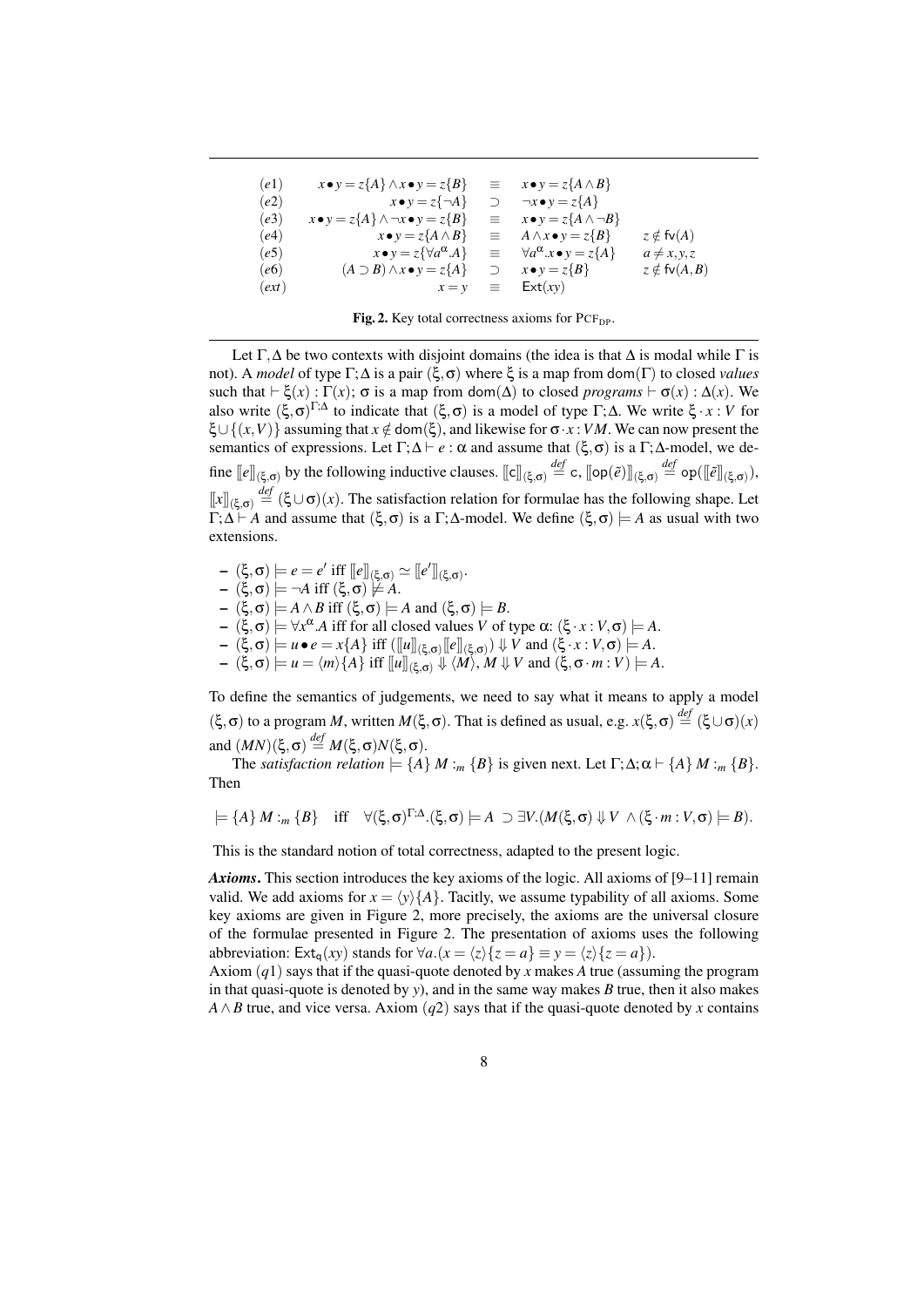$$
\frac{A[x/m]\wedge x \Downarrow\} x :_{m} \{A\}^{\vee_{AR}} \quad \frac{A[c/m]\} c :_{m} \{A\}^{\text{Cosst}} \quad \frac{A^{2}}{A} \mu g. M :_{u} \{B[u/g]\}^{\text{Rec}}
$$
\n
$$
\frac{A^{2} \wedge B}{A} \frac{M :_{m} \{C\}}{M :_{u} \{Vx.(B \supset u \bullet x = m\{C\})\}}^{\text{Ass}} \quad \frac{\{A\} M :_{m} \{B\} \quad \{B\} N :_{n} \{C[m+n/u]\}}{\{A\} M + N :_{u} \{C\}}
$$
\n
$$
\frac{\{A\} M :_{m} \{B\} \quad \{B[b_{i}/m]\} N_{i} :_{u} \{C\} \quad b_{1} = t, b_{2} = f \quad i = 1, 2}{\{A\} M :_{m} \{B\} \quad \{B\} N :_{n} \{m \bullet n = u\{C\}\}}^{\text{class}} \quad \frac{\{A\} M :_{m} \{B\}}{\{T\} \langle M \rangle :_{u} \{A \supset u = \langle m \rangle\{B\}\}}^{\text{Quorr}}
$$
\n
$$
\frac{\{A\} M :_{m} \{B\} \quad \{B\} N :_{n} \{m \bullet n = u\{C\}\}}{\{A\} MN :_{u} \{C\}}^{\text{com}}
$$
\n
$$
\frac{\{A\} M :_{m} \{B\}}{\{A\} M :_{m} \{B \} \text{etc.}}^{\text{Cos}} \quad \frac{\{B \supset C\} N :_{u} \{D^{-mx}\}}{\{B\} M :_{m} \{B\} \text{etc.}}^{\text{Quorr}}
$$

Fig. 3. Key PCF<sub>DP</sub> inference rules for total correctness.

a terminating program, denoted by *y*, and makes  $\neg A$  true, then it cannot be the case that under the same conditions *A* holds. The reverse implication is false, because  $\neg x = \langle y \rangle \{A\}$ is also true when *x* denotes a quasi-quote whose contained program is diverging. Next is  $(q3)$ :  $x = \langle y \rangle$  {A} says in particular that *x* denotes a quasi-quote containing a terminating program, so  $\neg x = \langle y \rangle \{B\}$  can only be true because *B* is false. Axioms (*q*4,*q*5) let us move formulae and quantifiers in and out of code-evaluation formulae, as long as the anchor is not inappropriately affected. Axiom  $(q6)$  enables us to weaken a code-evaluation formula. The code-extensionality axiom (*extq*) formalises what it means for two quasi-quotes to be equal: they must contain observationally indistinguishable code.

*Rules*. Key rules of inference can be found in Figure 3. We write  $\vdash \{A\}$  *M* :<sub>*m*</sub>  $\{B\}$  to indicate that  $\{A\}$  *M* :<sub>*m*</sub>  $\{B\}$  is derivable using these rules. Rules make use of capturefree syntactic substitutions  $e[e'/x]$ ,  $A[e/x]$  which is straightforward, except that in  $e[e'/x]$ and  $A[e/x]$ , *x* must be non-modal. Structural rules like Hoare's rule of consequence, are unchanged from [9–11] and used without further comment. The rules in Figure 3 are standard and also unchanged from [9–11] with three significant exceptions, explained next.

[VAR] adds  $x \Downarrow$ , i.e.  $\exists a.x = a$  in the precondition. By construction of our models  $x \Downarrow$ is trivially true if *x* is non-modal. If *x* is modal, the situation is different because *x* may denote a non-terminating program. In this case  $x \downarrow$  constrains x so that it really denotes a value, as is required in a total correctness logic.

[OUOTE] says that  $\langle M \rangle$  always terminates (because the conclusion's precondition is simply T). Moreover, if *u* denotes the result of evaluating  $\langle M \rangle$ , i.e.  $\langle M \rangle$  itself, then, assuming *A* holds (i.e., given the premise, if *M* terminates), *u* contains a terminating program, denoted *m*, making *B* true. Clearly, in a logic of total correctness, if *M* is not a terminating program, *A* will be equivalent to F, in which case, [QUOTE] does not make a non-trivial assertion about  $\langle M \rangle$  beyond stating that  $\langle M \rangle$  terminates.

[UNQUOTE] is similar to the usual rule for  $\text{let } x = M$  in *N* which is easily derivable:

$$
\frac{\{A\} M :_{x} \{B\} \quad \{B\} N :_{u} \{C\}}{\{A\} \text{let } x = M \text{ in } N :_{u} \{C\}} \text{ }^{LET}
$$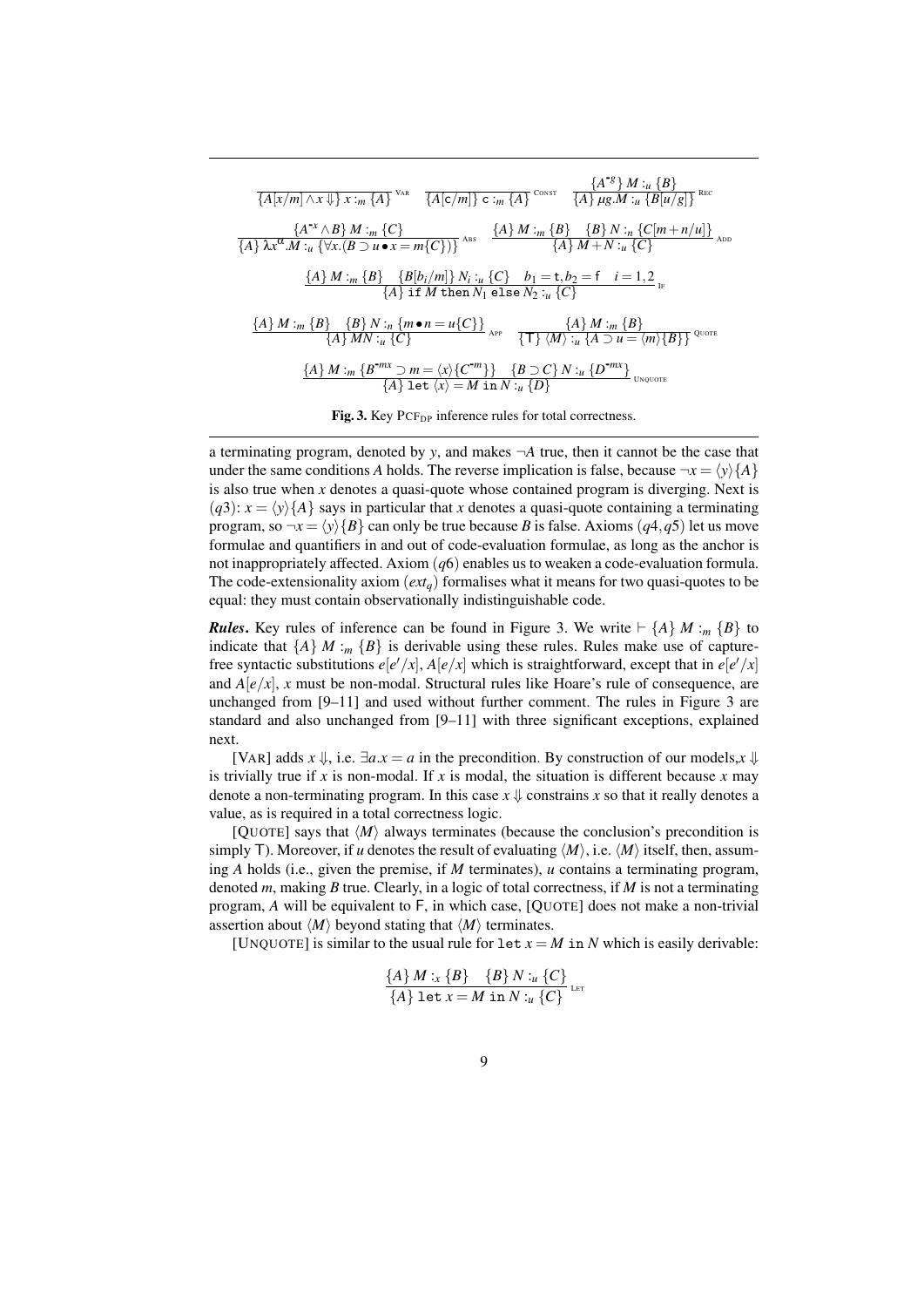Rules for let  $\langle x \rangle = M$  in *N* are more difficult because a quasi-quote always terminates, but the code it contains may not. Moreover, even if  $M$  evaluates to a quasi-quote containing a divergent program, the overall expression may still terminate, because *N* uses the destructed quasi-quote in a certain manner. Here is an example:

$$
\text{let } \langle x \rangle = \langle \Omega \rangle \text{ in } ((\lambda ab.a) 7 (\lambda().x)).
$$

[UNQUOTE] deals with this complication in the following way. Assume  $\{A\}$  *M* :*m*  $\{B \supset A\}$  $m = \langle x \rangle \{C\}$  holds. If *M* evaluates to a quasi-quote containing a divergent program, *B* would be equivalent to F. The rule uses  $B \supset C$  in the right premise, where *x* is now a free variable, hence also constrained by *C*. If *B* is equivalent to F, the right precondition is T, i.e. contains no information, and *M*'s termination behaviour cannot depend on *x*, i.e. *N* must use whatever *x* denotes in a way that makes the termination or otherwise of N independent of *x*. Apart from this complication, the rule is similar to [LET].

### 4 Reasoning Examples

We now put our logic to use by reasoning about some of the programs introduced in Section 2. The derivations use the abbreviations of Section 3 and omit many steps that are not to do with meta-programming. Several reduction steps are justified by the following two standard structural rules omitted from Figure 3.

$$
\frac{A\supset A'\quad \{A'\}\ M:_{u}\{B'\}\quad B'\supset B}{\{A\}\ M:_{u}\{B\}}\quad \frac{\{A\}\ M:_{m}\{B\supset C\}}{\{A\wedge B\}\ M:_{m}\{C\}}\quad \frac{\{A\}\ M:_{m}\{B\supset C\}}{\{A\wedge B\}\ M:_{m}\{C\}}
$$

*Example 1*. We begin with the simple program  $\{T\}$   $\{1+2\}$  :*m*  $\{m = \langle 3 \rangle\}$ . The derivation is straightforward.

| 1 $\{T\}$ 1 + 2 : <sub>a</sub> $\{a = 3\}$                                       |           |
|----------------------------------------------------------------------------------|-----------|
| 2 $\{T\}\langle 1+2\rangle :_m \{T\supset m=\langle a\rangle\{a=3\}\}\$ QUOTE, 1 |           |
| 3 $\{T\}\langle 1+2\rangle :_m \{m=\langle 3\rangle\}$                           | CONSEO, 2 |

*Example 2*. This example deals with the code of a non-terminating program. We derive  ${\{\mathsf{T}\}\}\langle \Omega \rangle :_{m} {\{\mathsf{T}\}\}\rangle$ . This is the strongest total correctness assertion about  $\langle \Omega \rangle$ . In the proof, we assume that  $\{F\} \Omega :_{a} \{T\}$  is derivable, which is easy to show.

| 1 $\{F\} \Omega :_a \{T\}$                                                       |           |
|----------------------------------------------------------------------------------|-----------|
| 2 $\{T\}\langle\Omega\rangle:_{m}\{F\supset m=\langle a\rangle\{T\}\}\$ QUOTE, 1 |           |
| 3 $\{T\} \langle \Omega \rangle :_{m} \{T\}$                                     | CONSEO, 2 |

*Example 3*. The third example destructs a quasi-quote and then injects the resulting program into another quasi-quote.

$$
\{\mathsf{T}\}\ \mathsf{let}\ \langle x\rangle = \langle 1+2\rangle\ \mathsf{in}\ \langle x+3\rangle\ \mathsf{:}_m\ \{m=\langle 6\rangle\}
$$

We derive the assertion in small steps to demonstrate how to apply our logical rules.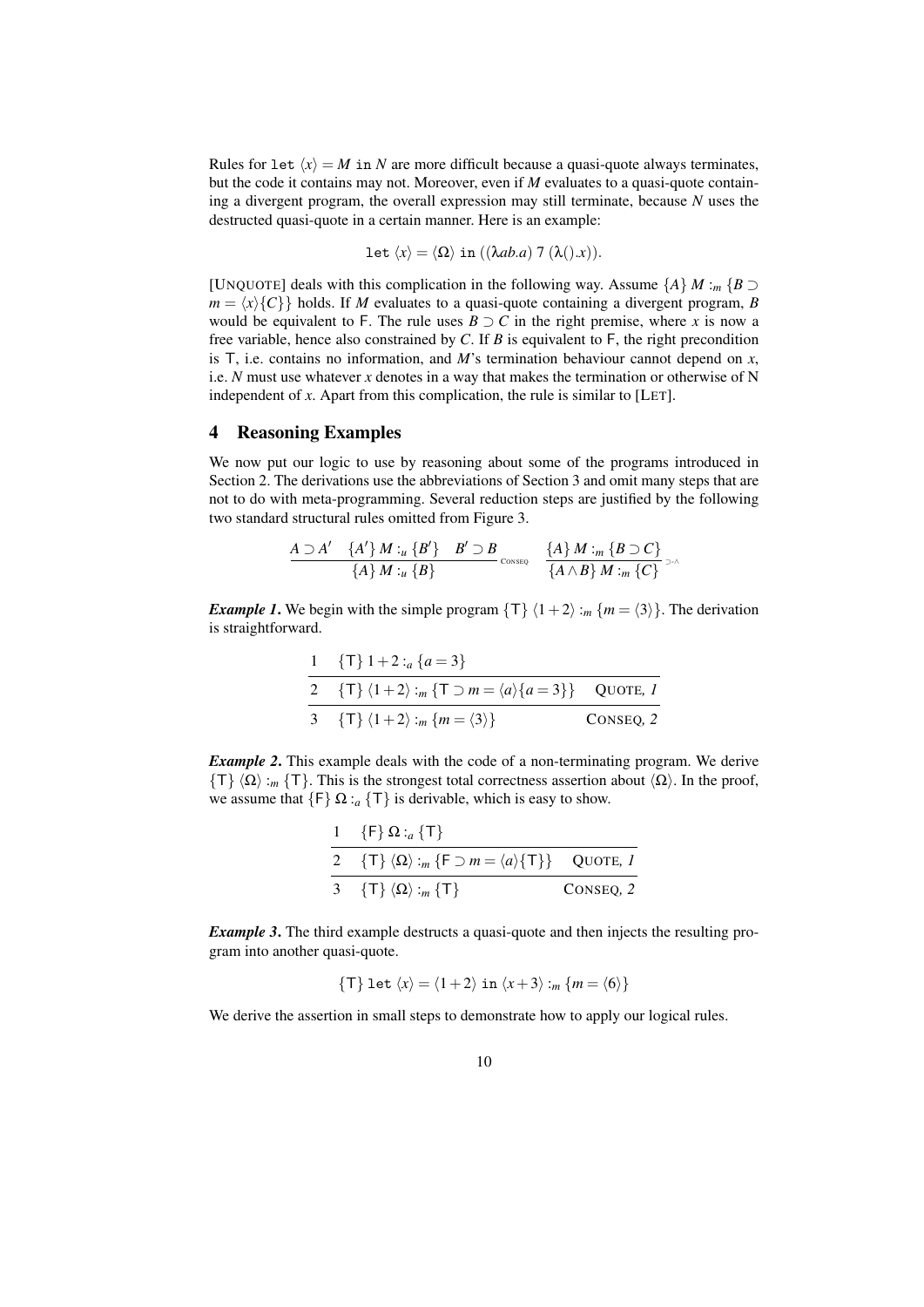|    |                | $\{\top\}\langle 1+2\rangle :_m \{m=\langle 3\rangle\}$                                                         | Ex. 1                  |  |
|----|----------------|-----------------------------------------------------------------------------------------------------------------|------------------------|--|
|    | 2              | $\{(a=3)[x/a] \wedge x \Downarrow\} x :_a \{a=3\}$                                                              | <b>VAR</b>             |  |
|    |                | 3 $\{x=3\} x :_{a} \{a=3\}$                                                                                     | CONSEQ <sub>2</sub>    |  |
|    | $\overline{4}$ | $\{T\}$ 3: <sub>b</sub> $\{b=3\}$                                                                               | CONST, CONSEQ          |  |
|    | 5              | ${a=3}$ 3: <sub>b</sub> ${a=3 \land b=3}$                                                                       | INVAR, $4$             |  |
|    | 6              | ${a=3}$ 3: <sub>b</sub> ${(c=6)[a+b/c]}$                                                                        | CONSEQ, 5              |  |
|    | 7              | $\{x=3\} x+3 :_{c} \{c=6\}$                                                                                     | ADD, $3, 6$            |  |
|    | 8              | $\{\top\}\langle x+3\rangle :_{u} \{x=3 \supset u=\langle c\rangle\{c=6\}\}\$                                   | QUOTE, 7               |  |
|    | 9              | ${x = 3} \langle x+3 \rangle :_u \{u = \langle c \rangle \{c = 6\}\}\$                                          | $\supset$ -A, $8$      |  |
| 10 |                | $\{\top\}\langle 1+2\rangle :_{m} \{\top \supset m = \langle x \rangle \{x=3\}\}\$                              | CONSEQ, 1              |  |
| 11 |                | $\{T \supset x = 3\} \langle x+3 \rangle :_{u} \{u = \langle 6 \rangle\}$                                       | CONSEQ, 9              |  |
| 12 |                | $\{\top\}$ let $\langle x \rangle = \langle 1+2 \rangle$ in $\langle x+3 \rangle :_u \{u = \langle 6 \rangle\}$ | <b>UNQUOTE, 10, 11</b> |  |
|    |                |                                                                                                                 |                        |  |

*Example 4*. Now we show that destructing a quasi-quote containing a non-terminating program, and then not using that program still leads to a terminating program. This reflects the operational semantics in Section 2.

$$
\{\mathsf{T}\}\ \mathsf{let}\ \langle x\rangle = \langle \Omega\rangle\ \mathsf{in}\ \langle 1+2\rangle\ \mathsf{:}\_m\ \{m=\langle 3\rangle\}
$$

The derivation follows.

| 1 $\{T\} \langle \Omega \rangle :_{m} \{T\}$                                                                               | Ex2           |
|----------------------------------------------------------------------------------------------------------------------------|---------------|
| 2 $\{\mathsf{T}\}\langle\Omega\rangle:_{m}\{\mathsf{F}\supset m=\langle a\rangle\{\mathsf{T}\}\}\$                         | CONSEO, 1     |
| 3 $\{\mathsf{T}\}\langle 1+2\rangle :_{m} \{m=\langle 3\rangle\}$                                                          | Ex.1          |
| 4 $\{F \supset T\} \langle 1+2 \rangle :_m \{m = \langle 3 \rangle\}$                                                      | CONSEO, $3$   |
| 5 $\{\mathsf{T}\}\$ let $\langle x\rangle = \langle \Omega \rangle$ in $\langle 1+2 \rangle :_m \{m = \langle 3 \rangle\}$ | UNQUOTE, 2, 4 |
|                                                                                                                            |               |

The examples below make use of the following convenient forms of the recursion rule and [UNQUOTE]. Both are easily derived.

$$
\frac{\{A^{\text{-}gn} \wedge \forall 0 \le i < n.B[i/n][g/u]\} \lambda x.M :_u \{B^{\text{-}g}\}}{\{A\} \mu g.\lambda x.M :_u \{\forall n \ge 0.B\}} \text{Rec} \quad \frac{\{A\} M :_m \{T\} \{T\} N :_u \{B\}}{\{A\} \text{let } \langle x \rangle = M \text{ in } N :_u \{B\}} \text{ue}
$$

*Example 5*. This example extract a non-terminating program from a quasi-quote, and injects it into a new quasi-quote. Our total-correctness logic cannot say anything nontrivial about the resulting quasi-quote (cf. Example 2):

$$
\{\mathsf{T}\}\ \mathtt{let}\ \langle x\rangle = \langle \Omega\rangle\ \mathtt{in}\ \langle x\rangle :_{u} \{\mathsf{T}\}\
$$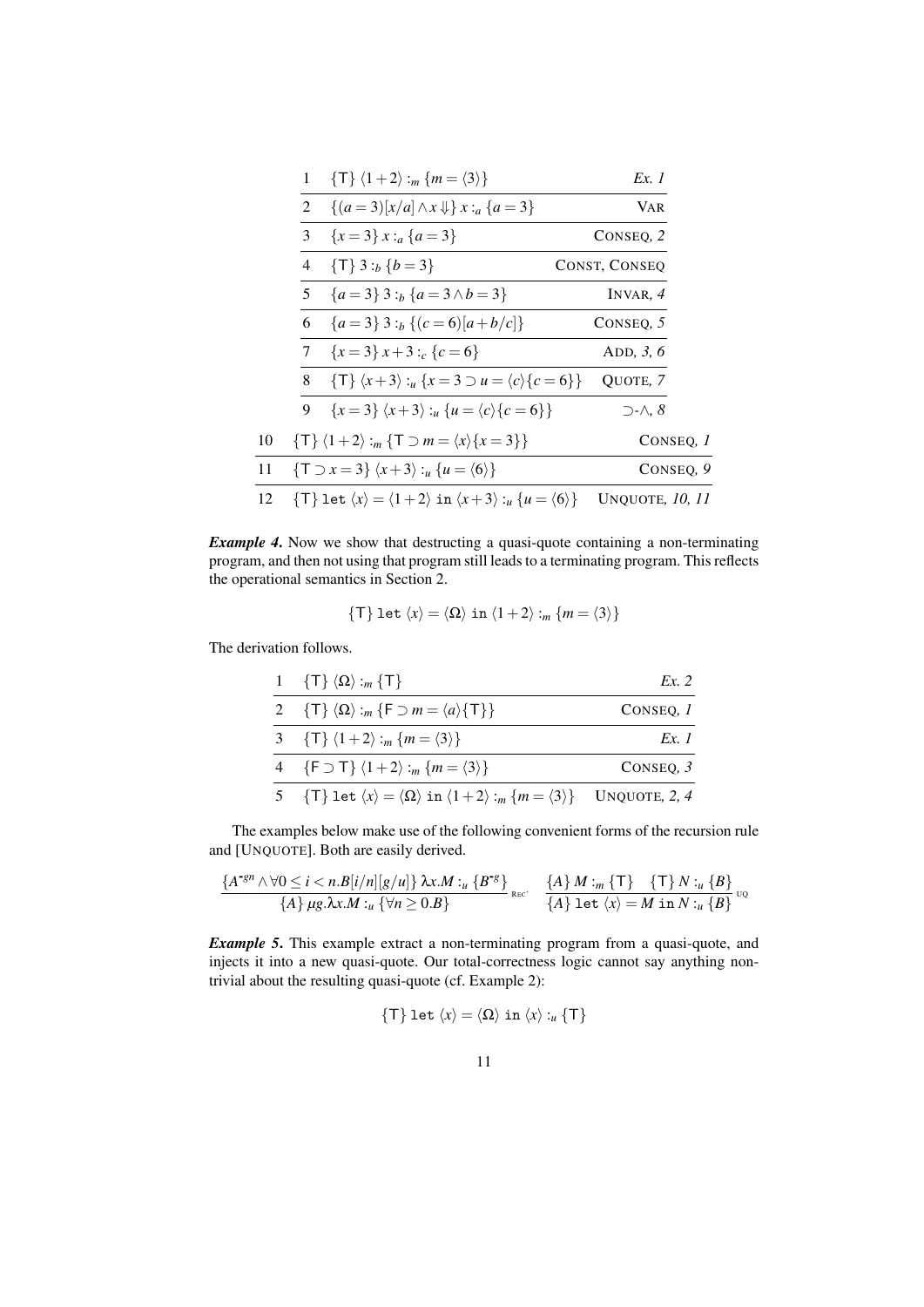The derivation is straightforward.

| $\{T\} \langle \Omega \rangle :_{m} \{T\}$                                                      | Ex.2                  |
|-------------------------------------------------------------------------------------------------|-----------------------|
| 2 $\{F[x/a] \wedge x \Downarrow\} x :_a \{F\}$                                                  | <b>VAR</b>            |
| 3 $\{F\} x :_a \{T\}$                                                                           | CONSEO <sub>, 2</sub> |
| $\{\top\}\langle x\rangle :_{u} \{F \supset u = \langle a\rangle\{\top\}\}\$                    | QUOTE, $3$            |
| $\{\top\}$ let $\langle x \rangle = \langle \Omega \rangle$ in $\langle x \rangle :_u \{\top\}$ | UQ, I, 4              |

*Example 6*. Now we reason about lift $_{\text{Int}}$  from Section 3. In the proof we assume that *i*,*n* range over non-negative integers. Let  $A_n^u$  $\stackrel{def}{=} u \bullet n = m\{m = \langle n \rangle\}$ . We are going to establish the following assertion from Section 3: {T} lift<sub>Int</sub> :<sub>*u*</sub> { $\forall n.A''_n$ }. We set  $C \stackrel{def}{=} i \leq$  $n\wedge \forall j< n. A_j^g,\, D\stackrel{def}{=}i>0\wedge \forall r.(0\leq r< n\supset g\bullet r=m\{m=\langle r\rangle\})$  and  $P\stackrel{def}{=} \texttt{let } \langle x\rangle=0$ *g*(*i*−1) in  $\langle$ *x*+1 $\rangle$ .

| 1 $\{C\}$ $i \leq 0 :_{b} \{C \wedge (b = t \equiv i \leq 0)\}\$ |            |
|------------------------------------------------------------------|------------|
| 2 $\{T\}\langle 0\rangle :_m \{m=\langle 0\rangle\}$             | Like Ex. 1 |

| 3              | $\{i=0\}\langle 0\rangle:_{m}\{m=\langle i\rangle\}$                                                                       | INVAR, CONSEQ, 2                 |
|----------------|----------------------------------------------------------------------------------------------------------------------------|----------------------------------|
| $\overline{4}$ | $\{(C \wedge b = t \equiv i \le 0)  t/b  \} \langle 0 \rangle :_m \{m = \langle i \rangle\}$                               | CONSEQ, $3$                      |
| 5              | $\{x=i-1\} \langle x+1 \rangle :_m \{m=\langle i \rangle\}$                                                                | Like Ex. 3                       |
| 6              | $\{T \supset x = i - 1\} \langle x + 1 \rangle :_m \{m = \langle i \rangle\}$                                              | CONSEQ, 5                        |
| 7              | $\{(C \wedge b = t \equiv i \le 0)   f/b   \} g :_{s} \{D\}$                                                               | VAR                              |
| 8              | ${D i - 1 :_{r} {g \bullet r = t{t = \langle i - 1 \rangle} } }$                                                           |                                  |
| 9              | $\{(C \wedge b = t \equiv i \le 0)   f/b   \} g(i-1) :_{t} \{t = \langle i-1 \rangle \}$                                   | APP, 7, 8                        |
| 10             | $\{(C \wedge b = t \equiv i \le 0)  f/b \} P :_{m} \{m = \langle i \rangle\}$                                              | UNQUOTE, CONSEQ, 6, 9            |
| 11             | $\{C\}$ if $i \leq 0$ then $\langle 0 \rangle$ else $P :_{m} \{m = \langle i \rangle\}$                                    | IF, $4, 10$                      |
| 12             | $\{\top\}$ $\lambda i$ if $i \leq 0$ then $\langle 0 \rangle$ else $P :_{u} \{\forall i . (C \supset A_i^u)\}$             | ABS, 11                          |
| 13             | $\{\forall j \leq n.A_i^g\}$ $\lambda i$ .if $i \leq 0$ then $\langle 0 \rangle$ else $P :_{u} \{\forall i \leq n.A_i^u\}$ | CONSEQ $\supset$ - $\wedge$ , 12 |
| 14             | $\{\top\}$ lift <sub>lnt</sub> : <sub>u</sub> $\{\forall n.\forall i\leq n.A_n^u\}$                                        | REC', 13                         |
| 15             | $\{\top\}$ lift <sub>lnt</sub> : <sub>u</sub> $\{\forall n.A_n^u\}$                                                        | CONSEQ, 14                       |

*Example 7*. We close this section by reasoning about the staged power function from Section 2. Assuming that  $i, j, k, n$  range over non-negative integers, we define  $B_n^u$  $\stackrel{def}{=} u \bullet n =$ *m*{*m* =  $\langle y \rangle$ {∀*j*.*y* • *j* = *j*<sup>*n*</sup>}}. In the derivation, we provide less detail than in previous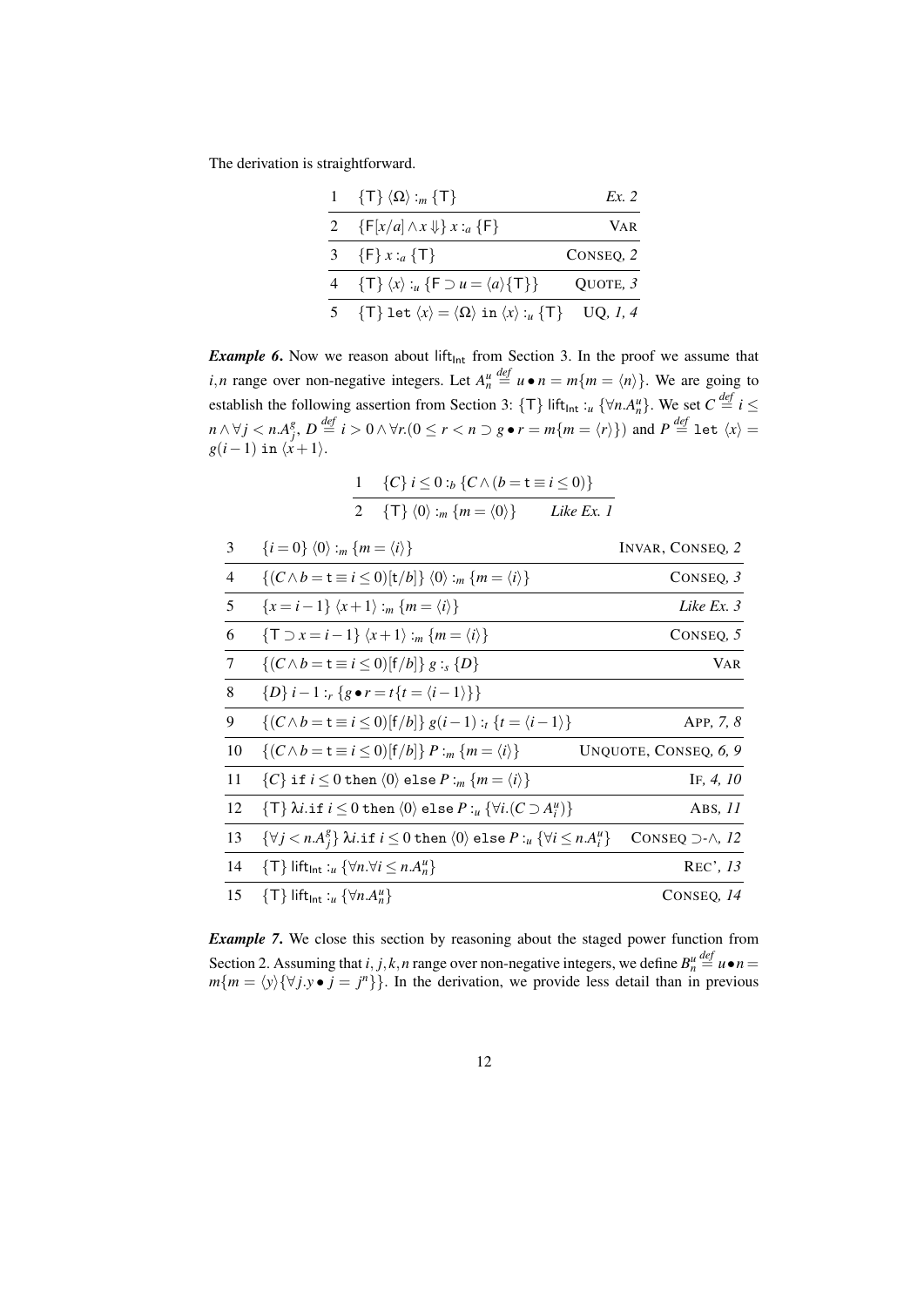proofs for readability.

| $\mathbf{1}$  | $C \stackrel{def}{=} n \le k \wedge \forall i < k.B_i^p$ $D \stackrel{def}{=} C \wedge (b = t \wedge n \le 0)$                                                        |                     |
|---------------|-----------------------------------------------------------------------------------------------------------------------------------------------------------------------|---------------------|
| $\mathcal{L}$ | $P \stackrel{def}{=}$<br>let $\langle q \rangle = p(n-1)$ in $\langle \lambda x.x \times (q x) \rangle$                                                               |                     |
| 3             | ${C} n \leq 0 :_{b} {D}$                                                                                                                                              |                     |
| 4             | $\{D[\mathsf{t}/b]\}\langle \lambda x.1\rangle :_m \{m=\langle y\rangle\{\forall j.y\bullet j=j^n\}\}\$                                                               | Like prev. examples |
| 5             | $\{D[f/b]\}\ p(n-1):_{r} \{T \supset r = \langle q \rangle \{\forall j. q \bullet j = j^{n-1}\}\}\$                                                                   | Like Ex. 6          |
| 6             | $\{\top \supset \forall j. q \bullet j = j^{n-1}\} \langle \lambda x. x \times (q x) \rangle :_m \{m = \langle y \rangle \{ \forall j. y \bullet j = j^n \}\}\$       | Like Ex. 6          |
| 7             | ${D[f/b]} P:_{m} {m = \langle y \rangle {\forall j . y \bullet j = j^{n}} }$                                                                                          | UNOUOTE, $5, 6$     |
| 8             | $\{C\}$ if $n \leq 0$ then $\langle \lambda x.1 \rangle$ else $P :_{m} \{m = \langle y \rangle \{ \forall j. y \bullet j = j^{n} \} \}$                               | IF, $7$             |
| 9             | $\{\top\} \lambda n \text{ if } n \leq 0 \text{ then } \langle \lambda x.1 \rangle \text{ else } P:_{u} \{\forall n \leq k. ((\forall i < k.B_i^p) \supset B_n^u)\}\$ | ABS, $8$            |
| 10            | $\{\forall i < k.B_i^p\}$ $\lambda n.$ if $n \leq 0$ then $\langle \lambda x.1 \rangle$ else $P :_{u} {\forall n \leq k.B_n^u\}$                                      | CONSEQ, 9           |
| 11            | $\{\top\}$ power : <sub>u</sub> $\{\forall k. \forall n \leq k.B_n^u\}$                                                                                               | REC', 10            |
| 12            | $\{\top\}$ power : <sub>u</sub> $\{\forall n.B_n^u\}$                                                                                                                 | CONSEQ, 11          |

#### 5 Completeness

This section answers three important metalogical questions about the logic for total correctness introduced in Section 3.

– Is the logic *relatively complete* in the sense of Cook [5]? This question asks if  $\models$  ${A}$  *M* :<sub>*m*</sub>  ${B}$  implies  $\vdash$   ${A}$  *M* :<sub>*m*</sub>  ${B}$  for all appropriate *A*,*B*. Relative completeness means that the logic can syntactically derive all semantically true assertions, and reasoning about programs does not need to concern itself with models. We can always rely on just syntactic rules to derive an assertion (assuming an oracle for Peano arithmetic).

$$
\frac{x \text{ non-modal}}{\{\text{T}\} x :_{m} \{x = m\}} \text{ Var } \frac{x \text{ modal}}{\{x \Downarrow\} x :_{m} \{x = m\}} \text{ Var } \frac{\{A\} M :_{m} \{B\}}{\{\text{T}\} \langle M \rangle :_{u} \{A \supset u = \langle m \rangle \{B\}\}} \text{ QUOTE}
$$
\n
$$
\frac{\{A_{1}\} M :_{m} \{B_{1}\} \{A_{2}\} N :_{u} \{B_{2}\}}{\{A_{1} \land ((\forall mx^{\Box}.A_{2}) \lor \forall m.(B_{1} \supset m = \langle x \rangle \{A_{2}\}))\}} \text{ UQ}
$$
\n
$$
\text{let } \langle x \rangle = M \text{ in } N :_{u}
$$
\n
$$
\{\exists mx^{\Box}.((m = \langle \cdot \rangle \supset m = \langle x \rangle) \land B_{1} \land B_{2})\}
$$

Fig. 4. Key inference system for TCAPs, where  $m = \langle \cdot \rangle$  is short for  $m = \langle z \rangle \{T\}$ .

– Is the logic *observationally complete* [10]? The second question investigates if the program logic makes the same distinctions as the observational congruence. In other words, does  $M \simeq N$  hold iff for all suitably typed *A*, *B*:  $\{A\}$  *M* :<sub>*m*</sub>  $\{B\}$  iff  $\{A\}$  *N* :*m*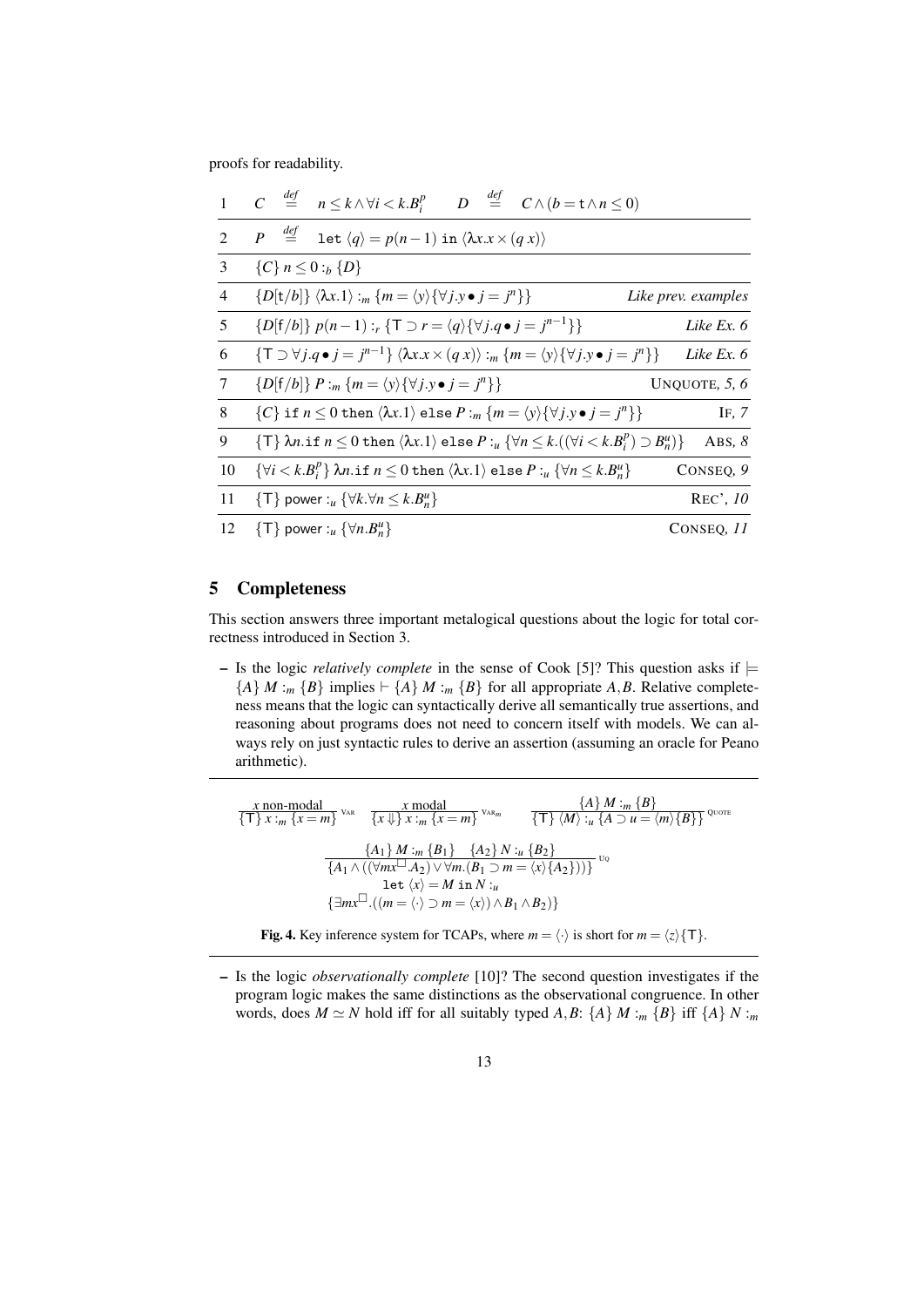{*B*}? Observational completeness means that the operational semantics (given by the contextual congruence) and the axiomatic semantics given by logic cohere with each other.

– If a logic is observationally complete, we may ask: given a program *M*, can we find, by induction on the syntax of *M*, *characteristic formulae A*,*B* such that (1)  $= \{A\} M :_{m} \{B\}$  and (2) for all programs *N*:  $M \simeq N$  iff  $= \{A\} N :_{m} \{B\}$ ? If characteristic formulae always exist, the semantics of each program can be obtained and expressed finitely in the logic, and we call the logic *descriptively complete* [10].

Following [3, 10, 21], we answer all questions in the affirmative.

Characteristic Formulae. Program logics reason about program properties denoted by pairs of formulae. But what are program properties? We cannot simply say program properties are subsets of programs, because there are uncountably many such subsets, yet only countably many pairs of formulae. To obtain a notion of program property that is appropriate for a logic of total correctness, we note that such logics cannot express that a program diverges. More generally, if  $\models$   $\{A\}$  *M* :<sub>*m*</sub>  $\{B\}$  and *M*  $\sqsubseteq$  *N* (where  $\sqsubseteq$  is the contextual pre-congruence from Section 2), then also  $\models {A} N :_{m} {B}$ . Thus pairs *A*,*B* talk about *upwards-closed* sets of programs. A set *S* of programs is upwards-closed if  $M \in S$ and  $M \sqsubseteq N$  together imply that  $N \in S$ . It can be shown that each upwards closed set of PCF<sub>DP</sub>-terms has a unique least element up-to  $\simeq$ . Thus each upwards-closed set has a distinguished member, is its least element. Consequently a pair *A*,*B* is a characteristic assertion pair for *M* (at *m*) if *M* is the *least* program w.r.t.  $\subseteq$  such that  $\models {A} M :_{m} {B}$ , leading to the following key definition.

*Definition*. A pair (*A*,*B*) is a *total characteristic assertion pair*, or *TCAP*, *of M at u*, if the following conditions hold (in each clause we assume well-typedness).

- 1. (soundness)  $\models \{A\} M :_{\mathcal{U}} \{B\}.$
- 2. (MTC, minimal terminating condition) For all models ( $\xi, \sigma$ ),  $M(\xi, \sigma) \Downarrow$  if and only if  $(ξ, σ) |= A.$
- 3. (closure) If  $\models \{E\}$  *N* :*u*  $\{B\}$  and  $E \supset A$ , then for all  $(\xi, \sigma)$ :  $(\xi, \sigma) \models E$  implies  $M(\xi, \sigma) \sqsubseteq N(\xi, \sigma)$ .

A TCAP of *M* denotes a set of programs whose minimum element is *M*, and in that sense characterises that behaviour uniquely up to  $\Box$ .

Descriptive Completeness. The main tool in answering the three questions posed above is the inference system for TCAPs, of which the key rules are given in Figure 4. The remaining rules are unchanged from [10]. We write  $\vdash^{tcap} {\{A\}} M :_{u} {\{B\}}$  to indicate that  ${A}$  *M* :*u*  ${B}$  is derivable in that new inference system. It is obvious that TCAPs can be derived mechanically from programs – no invariants for recursion have to be supplied manually.

The premise of [UNQUOTE] in Figure 4 uses modal quantification. This is the only use of the modal quantifier. The semantics is:  $(\xi, \sigma) \models \forall x^{\Box \alpha} A$  iff for all closed programs *M* of type  $\alpha$ :  $(\xi, \sigma \cdot x : M) \models A$ . Syntactic reasoning with modal quantifiers needs a few straightforward quantifier axioms beyond those of first-order logic and those of Figure 2, for example  $\neg \forall x^{\Box}.x \Downarrow$ , and  $\neg \forall x^{\Box}. \neg x \Downarrow$ . An interesting open question is whether modal quantification can be avoided altogether in constructing TCAPs.

#### *Theorem 1*.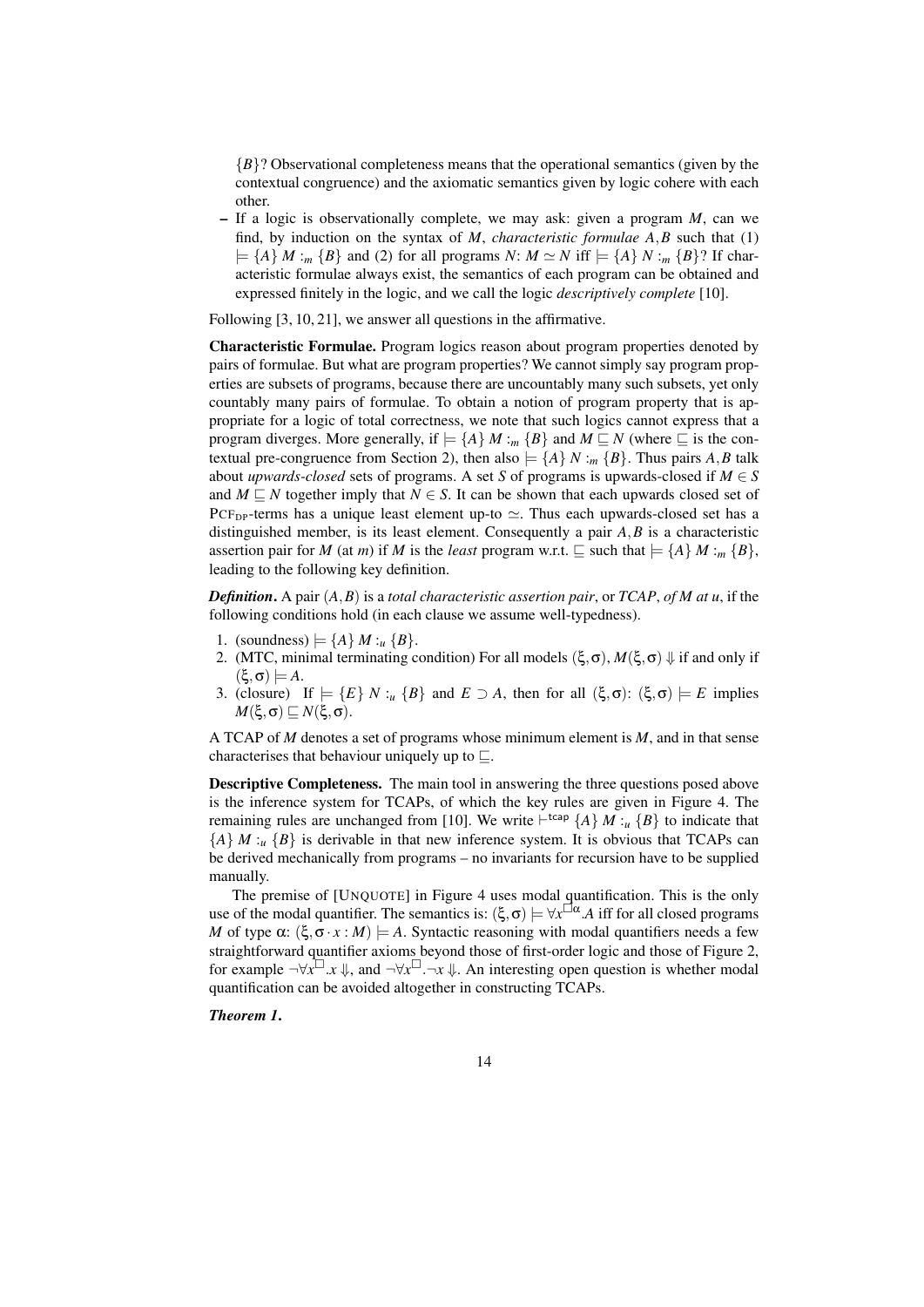- 1. *(descriptive completeness for total correctness)* Assume  $\Gamma; \Delta \vdash M : \alpha$ . Then  $\vdash^{tcap}$  ${A}$  *M* :  ${u}$   ${B}$  implies  $(A, B)$  is a TCAP of *M* at *u*.
- 2. (observational completeness)  $M \simeq N$  if and only if, for each *A* and *B*, we have  $\models$  ${A} M :_{u} {B} \text{ iff } = {A} N :_{u} {B}.$
- 3. (relative completeness) Let *B* be upward-closed at *u*. Then  $\models \{A\}$  *M* : *u*<sub>i</sub>  $\{B\}$  implies  $\vdash$  {*A*} *M* :*u* {*B*}.

#### 6 Conclusion

We have proposed the first program logic for a meta-programming language, and established key metalogical properties like completeness and the correspondence between axiomatic and operational semantics. We are not aware of previous work on program logics for meta-programming. Instead, typing systems for statically enforcing program properties have been investigated. We discuss the two systems with the most expressive typing systems, Ωmega [15] and Concoqtion [7]. Both use indexed typed to achieve expressivity. Ωmega is a CBV variant of Haskell with generalised algebraic datatypes (GADTs) and an extensible kind system. In  $\Omega$ mega, GADTs can express easily datatypes representing object-programs, whose meta-level types encode the object-level types of the programs represented. Tagless interpreters can directly be expressed and typed for these object programs. Ωmega is expressive enough to encode the MetaML typing system together with a MetaML interpreter in a type-safe manner. Concoqtion is an extension of MetaOCaml and uses the term language of the theorem prover Coq to define index types, specify index operations, represent the properties of indexes and construct proofs. Basing indices on Coq terms opens all mathematical insight available as Coq libraries to use in typing meta-programs. Types in both languages are not as expressive with respect to properties of *meta-programs themselves*, as our logics, which capture exactly the observable properties. Nevertheless, program logic and type-theory are not mutually exclusive; on the contrary, reconciling both in the context of meta-programming is an important open problem.

The construction of our logics as extensions of well-understood logics for PCF indicates that logical treatment of meta-programming is mostly orthogonal to that of other language features. Hence [18] is an interesting target for generalising the techniques proposed here because it forms the basis of MetaOCaml, the most widely studied metaprogramming language in the MetaML tradition.  $PCF_{DP}$  and [18] are similar as metaprogramming languages with the exception that the latter's typing system is substantially more permissive: even limited forms evaluation of *open* code is possible. We believe that a logical account of meta-programming with open code is a key challenge in bringing program logics to realistic meta-programming languages. A different challenge is to add state to  $PCF_{DP}$  and extend the corresponding logics. We expect the logical treatment of state given in [2, 21] to extend smoothly to a meta-programming setting. The main issue is the question what typing system to use to type stateful meta-programming: the system used in MetaOCaml, based on [18], is unsound in the presence of state due to a form of scope extrusion. This problem is mitigated in MetaOCaml with dynamic type-checking. As an alternative to dynamic typing, the Java-like meta-programming language Mint [20] simply prohibits the *sharing* of state between different meta-programming stages, resulting in a statically sound typing system. We believe that both suggestions can be made to coexist with modern logics for higher-order state [2, 21], in the case of [20] easily so.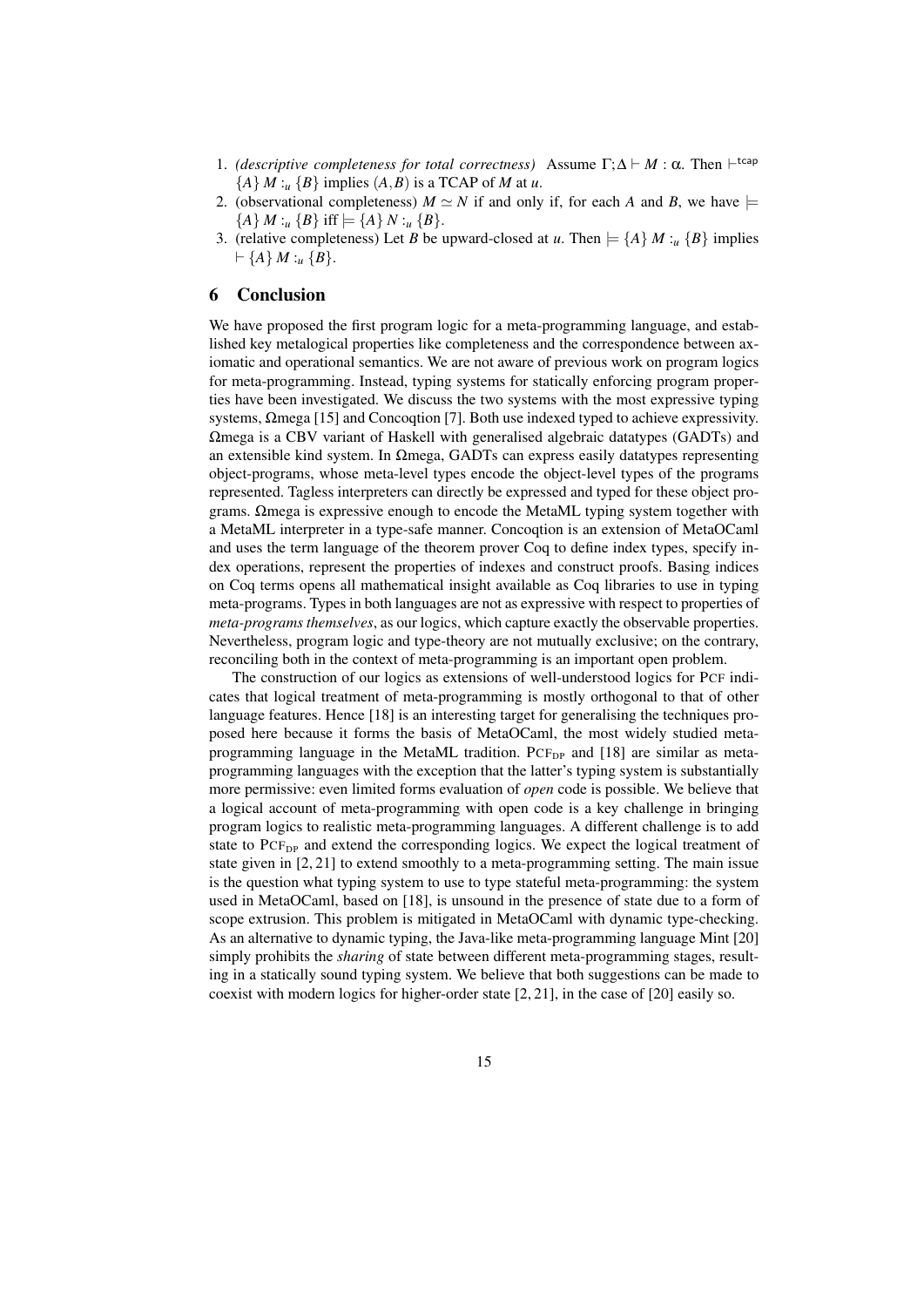The relationship between  $PCF<sub>DP</sub>$  and PCF, its non-meta-programming core, is also worth investigating. Pfenning and Davies proposed an embedding  $\lceil \cdot \rceil$  from PCF<sub>DP</sub> into PCF, whose main clauses are given next.

$$
\ulcorner \langle \alpha \rangle \urcorner \stackrel{\text{def}}{=} \text{Unit} \rightarrow \ulcorner \alpha \urcorner
$$
\n
$$
\ulcorner \langle M \rangle \urcorner \stackrel{\text{def}}{=} \lambda() \ulcorner M \urcorner
$$
\n
$$
\ulcorner \text{let } \langle x \rangle = M \text{ in } N \urcorner \stackrel{\text{def}}{=} \text{ let } x = \ulcorner M \urcorner \text{ in } \ulcorner N \urcorner [x() / x]
$$

We believe that this embedding is fully-abstract, but proving full abstraction is nontrivial because translated  $PCF_{DP}$ -term have PCF-inhabitants which are not translations of PCF<sub>DP</sub>-terms (e.g.  $\lambda x^{\ln t \to \ln t} \cdot \lambda(\cdot) \cdot x$ ). A full abstraction proof might be useful in constructing a logically fully abstract embedding of the logic presented here into the simpler logic for PCF from [9, 11]. A logical full abstraction result [13] is an important step towards integrating logics for meta-programming with logics for the produced meta-programs.

In the light of this encoding one may ask why meta-programming languages are relevant at all: why not simply work with a non-meta-programming language and encodings?

- We believe that nice (i.e. fully abstract and compositional) encodings might exist for simple meta-programming languages like  $PCF_{DP}$  because  $PCF_{DP}$  lives at the low end of meta-programming expressivity. For even moderately more expressive languages like  $[18]$  no fully abstract encodings into simple  $\lambda$ -calculi are known.
- A second reason is to do with efficiency, one of the key reasons for using metaprogramming: encodings are unlikely to be as efficient as proper meta-programming.
- Finally, programs written using powerful meta-programming primitives are more readable and hence more easily evolvable than equivalent programs written using encodings.

## References

- 1. M. Berger. Program Logics for Sequential Higher-Order Control. In *Proc. FSEN*, pages 194– 211, 2009.
- 2. M. Berger, K. Honda, and N. Yoshida. A Logical Analysis of Aliasing in Imperative Higher-Order Functions. *J. Funct. Program.*, 17(4-5):473–546, 2007.
- 3. M. Berger, K. Honda, and N. Yoshida. Completeness and logical full abstraction in modal logics for typed mobile processes. In *Proc. ICALP*, pages 99–111, 2008.
- 4. M. Berger and L. Tratt. Program Logics for Homogeneous Metaprogramming. Long version of the present paper, to appear.
- 5. S. A. Cook. Soundness and completeness of an axiom system for program verification. *SIAM J. Comput.*, 7(1):70–90, 1978.
- 6. R. Davies and F. Pfenning. A modal analysis of staged computation. *J. ACM*, 48(3):555–604, 2001.
- 7. S. Fogarty, E. Pašalić, J. Siek, and W. Taha. Concoqtion: Indexed Types Now! In *Proc. PEPM*, pages 112–121, 2007.
- 8. C. A. Gunter. *Semantics of Programming Languages*. MIT Press, 1995.
- 9. K. Honda. From Process Logic to Program Logic. In *ICFP'04*, pages 163–174. ACM Press, 2004.
- 10. K. Honda, M. Berger, and N. Yoshida. Descriptive and Relative Completeness of Logics for Higher-Order Functions. In *Proc. ICALP*, pages 360–371, 2006.